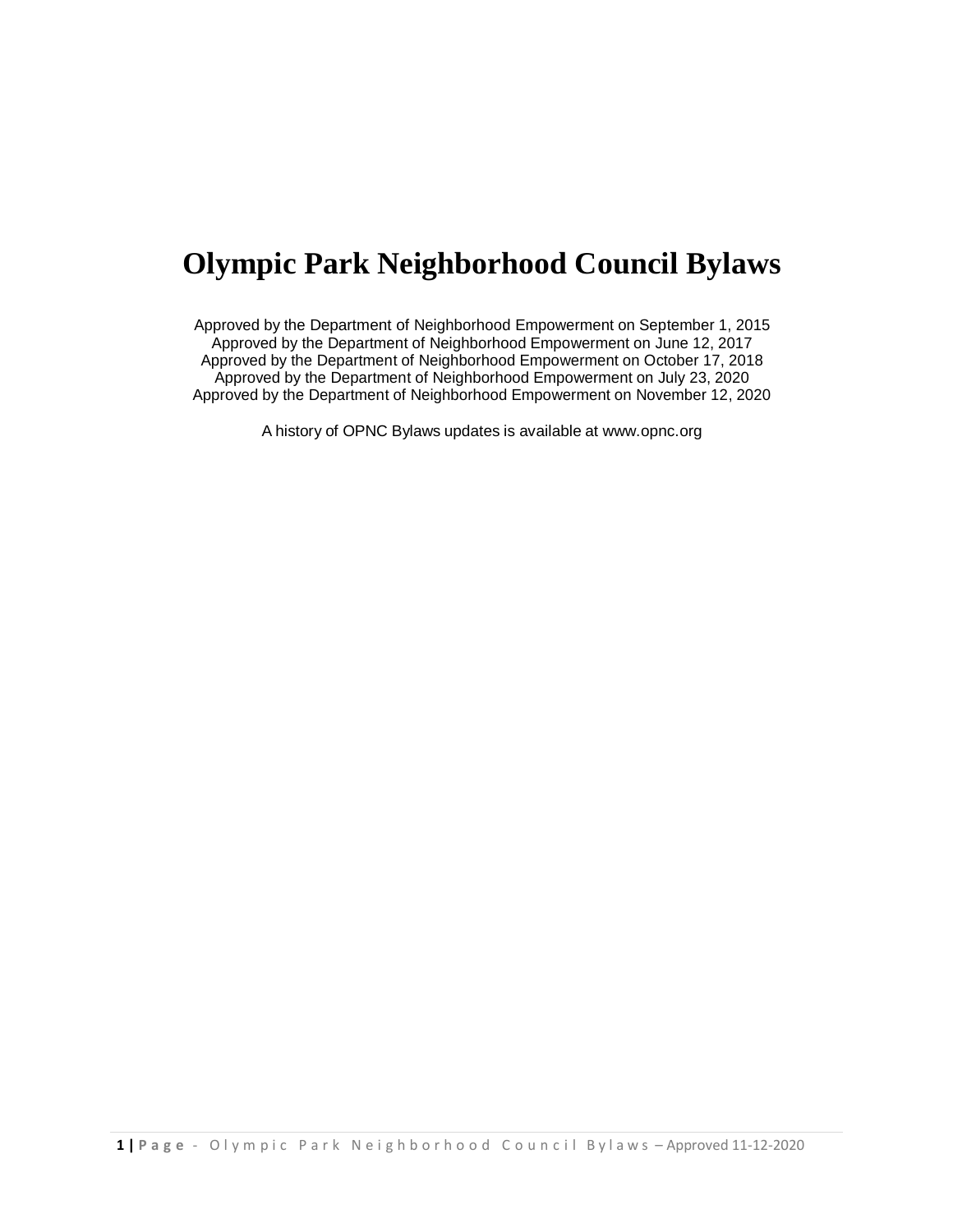# **Table of Contents**

| <b>ARTICLE I-</b>     |  |
|-----------------------|--|
| <b>ARTICLE II -</b>   |  |
| Section 1             |  |
| Section 2             |  |
| Section 3             |  |
| <b>ARTICLE III -</b>  |  |
| Section 1             |  |
| Section 2             |  |
| <b>ARTICLE IV -</b>   |  |
| <b>ARTICLE V -</b>    |  |
| Section 1             |  |
| Section 2             |  |
| Section 3             |  |
| Section 4             |  |
| Section 5             |  |
| Section 6             |  |
| Section 7             |  |
| Section 8             |  |
| Section 9             |  |
| Section 10            |  |
| Section 11            |  |
| <b>ARTICLE VI -</b>   |  |
| Section 1             |  |
| Section 2             |  |
| Section 3             |  |
| Section 4             |  |
| <b>ARTICLE VII -</b>  |  |
| Section 1             |  |
| Section 2             |  |
| Section 3             |  |
| <b>ARTICLE VIII -</b> |  |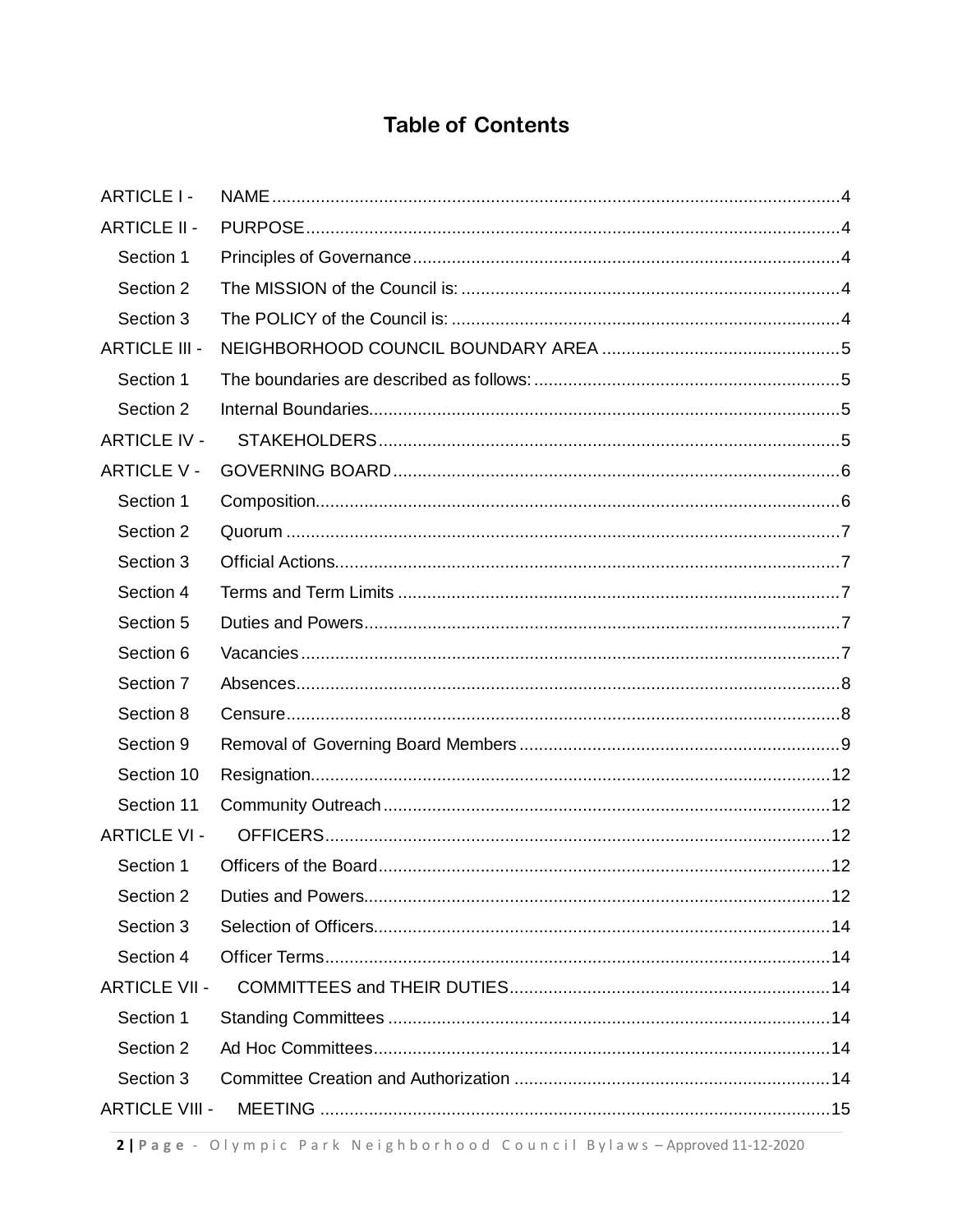| Section 1             |  |
|-----------------------|--|
| Section 2             |  |
| Section 3             |  |
| Section 4             |  |
| <b>ARTICLE IX -</b>   |  |
| <b>ARTICLE X -</b>    |  |
| Section 1             |  |
| Section 2             |  |
| Section 3             |  |
| Section 4             |  |
| Section 5             |  |
| Section 6             |  |
| <b>ARTICLE XI -</b>   |  |
| <b>ARTICLE XII -</b>  |  |
| <b>ARTICLE XIII -</b> |  |
| <b>ARTICLE XIV -</b>  |  |
| Section 1             |  |
| Section 2             |  |
| Section 3             |  |
|                       |  |
|                       |  |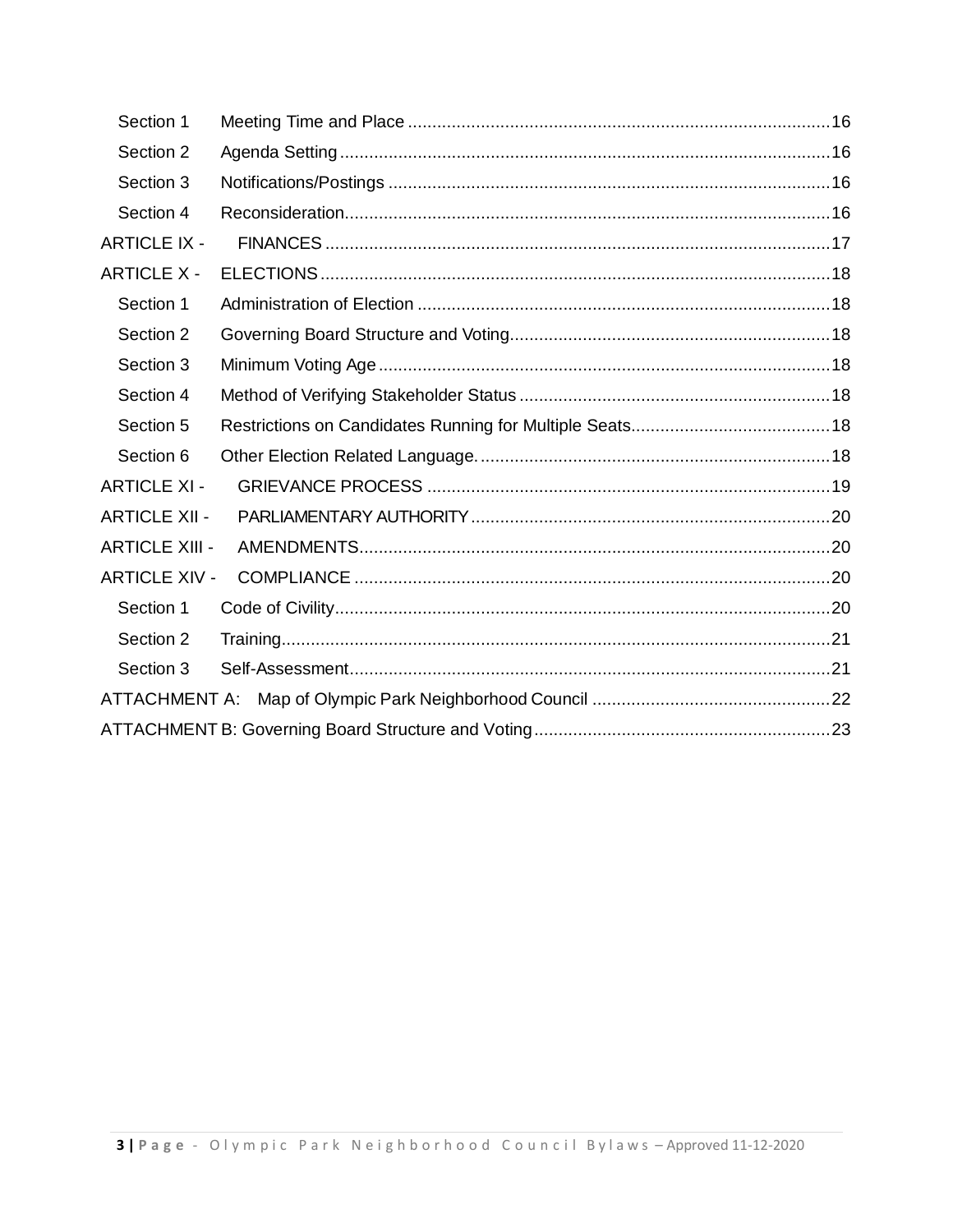#### **ARTICLE I - NAME**

<span id="page-3-0"></span>Upon certification, the name of the neighborhood council shall be the Olympic Park Neighborhood Council (OPNC), an official advisory council that is hereby a part of the Los Angeles Citywide System of Neighborhood Councils.

## **ARTICLE II - PURPOSE**

<span id="page-3-1"></span>The purpose of the Olympic Park Neighborhood Council (OPNC) shall be as follows:

#### <span id="page-3-2"></span>**Section 1 Principles of Governance**

The purpose of the Council is to participate as a body per City Charter on issues concerning our neighborhood and regarding the governance of the City of Los Angeles ("City") in a transparent, inclusive, collaborative, accountable and viable manner.

#### <span id="page-3-3"></span>**Section 2 The** MISSION **of the Council is:**

- A. To provide an inclusive and open forum for public discussion of issues of interest to the Council, including City governance, the needs of the Council, the delivery of City services to the Council area, and other matters of a City-wide nature;
- B. To advise the City on issues of interest to the Council, including City governance, the needs of the Council and its representative areas, the delivery of City services to the Council area, and other matters of a City-wide nature;
- C. To initiate, execute and support projects for the physical, social and cultural improvement of the Council area; and
- D. To facilitate communication between the City and Community Stakeholders on issues of concern to the community and/or the Stakeholders

#### <span id="page-3-4"></span>**Section 3 The** POLICY **of the Council is:**

- A. To respect the diversity, dignity, and expression of views of all individuals, groups, and organizations within the community and/or involved in the Council;
- B. To remain non-partisan with respect to political party affiliation and inclusive in our operations including, but not limited to, the process of electing or selecting the Board of Directors, Officers, and committee members, as hereinafter set forth;
- C. To utilize the Early Notification System (ENS) and other appropriate means to inform the Council and Community Stakeholders of matters involving the City and our community in a way that is tailored to provide opportunities for involvement in the decision-making process;
- D. To encourage all Community Stakeholders to participate in activities of the Council;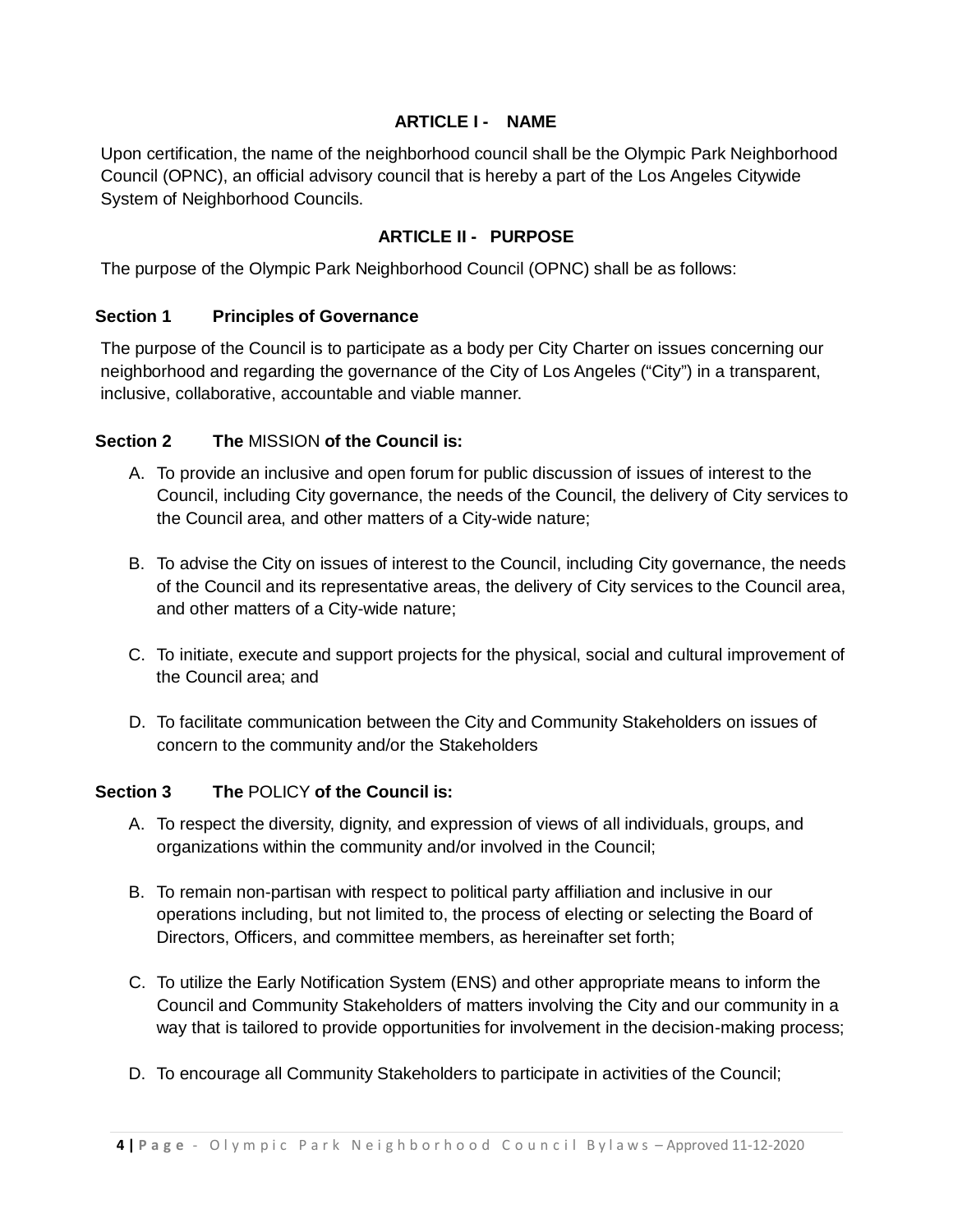- E. To prohibit discrimination against any individual or group in our operations on the basis of race, religion, color, creed, national origin, ancestry, sex, sexual orientation, age, disability, marital status, income, homeowner/renter status, or political affiliation; and
- F. To have fair, open, and transparent procedures for the conduct of all Council business

# **ARTICLE III - NEIGHBORHOOD COUNCIL BOUNDARY AREA**

<span id="page-4-0"></span>The Olympic Park Neighborhood Council includes a geographic area that has a minimum of 20,000 residents.

## <span id="page-4-1"></span>**Section 1 The boundaries are described as follows:**

From the intersection of South La Brea Avenue and W Olympic Boulevard, east on W Olympic Boulevard until S Western Avenue, south on S Western Avenue until W 11<sup>th</sup> St. East on W 11<sup>th</sup> St until Normandie Avenue. South on Normandie Avenue until Pico Boulevard. West on Pico Boulevard until S Highland Avenue. South on S Highland Avenue, including both sides of the street (including Los Angeles Unified Sch District and Los Angeles Police Department Wilshire Community Police Station) until Venice Boulevard. West On Venice Boulevard until S La Brea Avenue. North on S La Brea Avenue until W Olympic Boulevard.

Shared Assets with Mid-City Neighborhood Council:

• Los Angeles Unified School District (1406 S Highland Avenue) and Los Angeles Police Department Wilshire Community Police Station (4861 Venice Boulevard)

## <span id="page-4-2"></span>**Section 2 Internal Boundaries**

See Article V Section 1(A)

## **ARTICLE IV - STAKEHOLDERS**

<span id="page-4-3"></span>Neighborhood Council membership is open to all Stakeholders. A "Stakeholder" shall be defined as any individual who:

(1) Lives, works, or owns real property within the boundaries of the neighborhood council; or

(2) Is a Community Interest Stakeholder, defined as an individual who is a member of or participates in a Community Organization within the boundaries of the neighborhood council.

A "Community Organization" is an entity that has continuously maintained a physical street address within the boundaries of the neighborhood council for not less than one year, and that performs ongoing and verifiable activities and operations that confer some benefit on the community within the boundaries of the neighborhood council. A for-profit entity shall not qualify as a Community Organization. Examples of Community Organizations may include Chambers of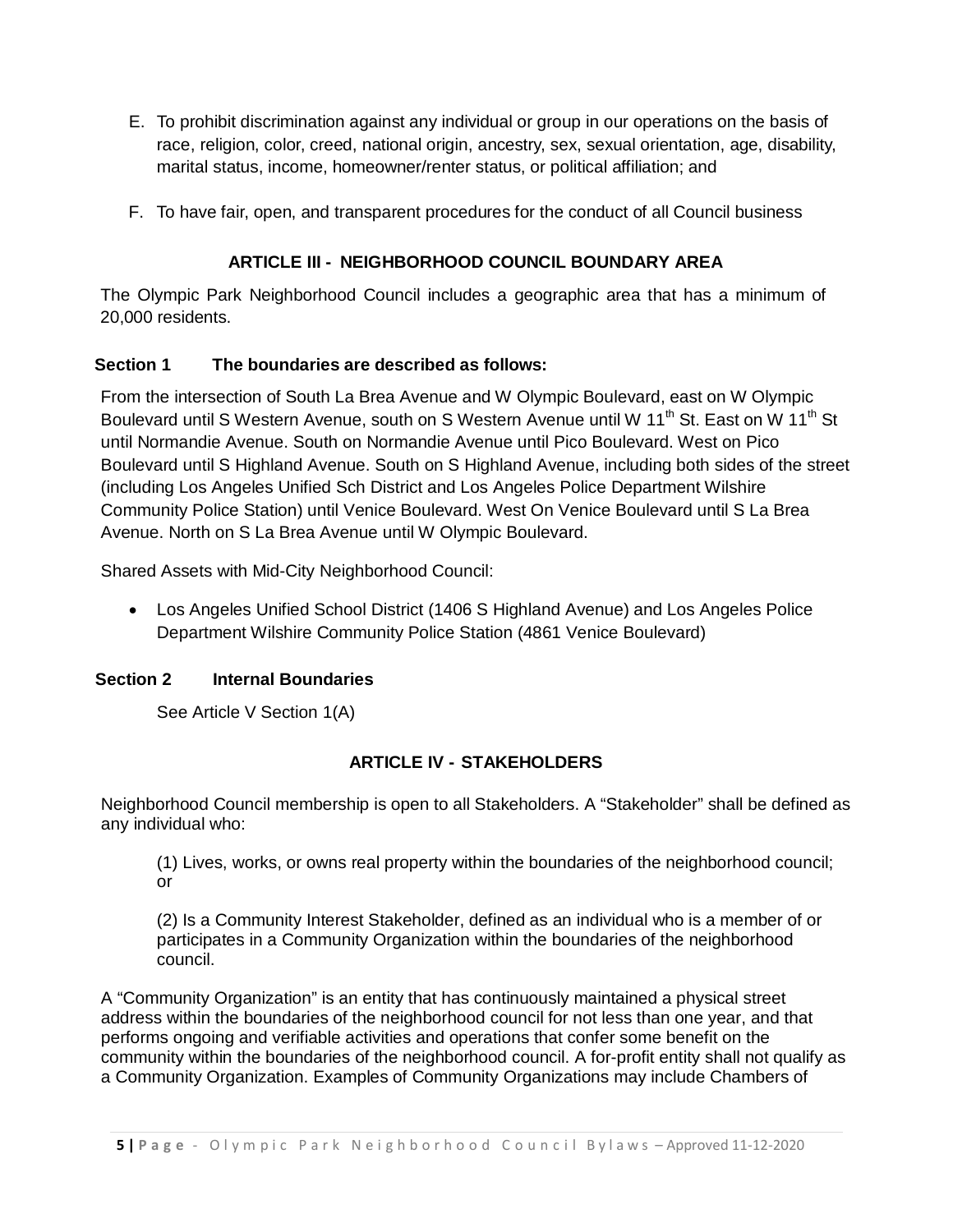Commerce, houses of worship or other faith-based organizations, educational institutions, or nonprofit organizations.

[The definition of "Stakeholder" and its related terms are defined by City Ordinance and cannot be changed without City Council action. See Los Angeles Administrative Code Section 22.801.1]

## **ARTICLE V - GOVERNING BOARD**

<span id="page-5-0"></span>The Board of Directors ("the Board") shall be the Governing Body of the Council within the meaning of that term as set forth in the Plan for a Citywide System of Neighborhood Councils ("Plan").

#### <span id="page-5-1"></span>**Section 1 Composition**

The Board shall consist of nineteen (19) Stakeholders elected, selected or appointed by the Board and/or Community Stakeholders. If less than eighteen (18) years of age, a Board member shall be precluded from voting on matters regarding the expenditure of funds, contracts, or recommendations to enter into contracts.

- A. Nineteen (19) At-large Area Representative Positions will be divided such that 9 seats represent the population in the eastern portion of the Neighborhood Council District, and 9 seats represent the population in the western portion, with the stipulation that both area populations are to be equal. At this time Crenshaw Boulevard is set as the midpoint of the Council boundaries when determining east/west service areas for the Representative seats. And one (1) Student At-Large Representative Position will be reserved on behalf of any portion of the entire Neighborhood Council District.
	- 1. Nine (9) At-large Area Representative Seats on behalf of the eastern portion of the Neighborhood Council District (east of Crenshaw Boulevard) with a minimum age of eighteen (18).
	- 2. Nine (9) At-large Area Representative Seats on behalf of the western portion of the Neighborhood Council District (west of Crenshaw Boulevard) with a minimum age of eighteen (18).
	- 3. One (1) Student At-Large Representative between the ages of fourteen (14) and seventeen (17) on the day of the election or selection. See Admin. Code § 22.814(c). If less than eighteen (18) years of age, the Youth Board Seat member shall be precluded from voting on financial matters, such as neighborhood council expenditures, financial reports, annual budgets, contracts, and recommendations to enter into contracts.
- B. Any Board member under the age of 18 shall not participate in decision-making votes related to entering into contracts or expenditures of OPNC. In these instances, any Board member under the age of 18 will abstain from voting.
- C. In the interest of representing the full diversity of OPNC neighborhoods, no single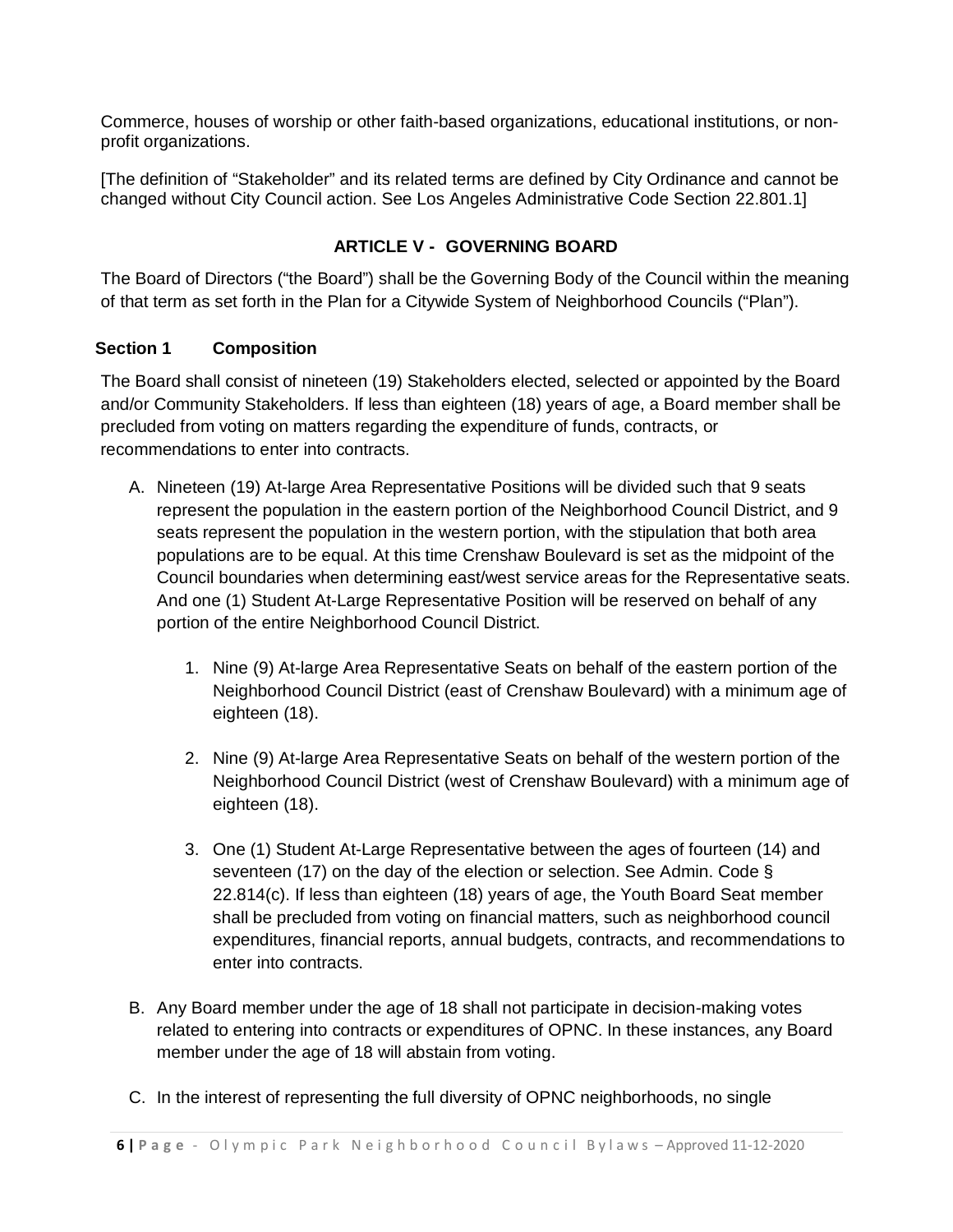Stakeholder group shall hold a majority of Board seats unless extenuating circumstances exist and are approved by the Department of Neighborhood Empowerment ("Department").

## <span id="page-6-0"></span>**Section 2 Quorum**

The quorum shall be ten (10) members of the Board.

# <span id="page-6-1"></span>**Section 3 Official Actions**

A simple majority of the votes cast by the Board present and voting at a meeting, not including abstentions, at which there is a quorum shall be required to take official action, unless specified otherwise in these Bylaws. Proxy voting is not allowed.

- A. Abstentions and recusals are failures to vote and are not counted in the vote total. Therefore, a simple majority of Board Members present and voting shall represent action of a total "Board Count".
- B. In the event of a recusal, the Board member must leave the room before discussion and vote on the item, even if this would result in loss of quorum.

# <span id="page-6-2"></span>**Section 4 Terms and Term Limits**

Board members shall serve a two (2) year term limit commencing after being seated. There are no term limits. All board seats shall be up for election every two years, coinciding with Department of City Clerk and Department of Neighborhood Empowerment sponsored elections.

## <span id="page-6-3"></span>**Section 5 Duties and Powers**

- A. The primary duties of the Board shall be to govern the Council and to carry out its objectives.
- B. No individual member of the Board shall speak for the Board or otherwise publicly represent a Board position unless authorized to do so by official action of the Board. The Board may, by official action, appoint official representatives to other public bodies with the authority to present a standing Council position previously adopted by the Board or a statement that the Council has had insufficient time to develop a position or recommendation on a matter before that body. Such authority may be revoked at any time by the Board.

# <span id="page-6-4"></span>**Section 6 Vacancies**

Vacancies on the Board shall be filled using the following procedure:

A. Stakeholders will be publicly notified that the Board has a vacancy to be filled in a specific category. Any Stakeholder interested in filling a vacancy shall transmit a written or electronic message to the board at least five (5) days in advance of a scheduled Board meeting.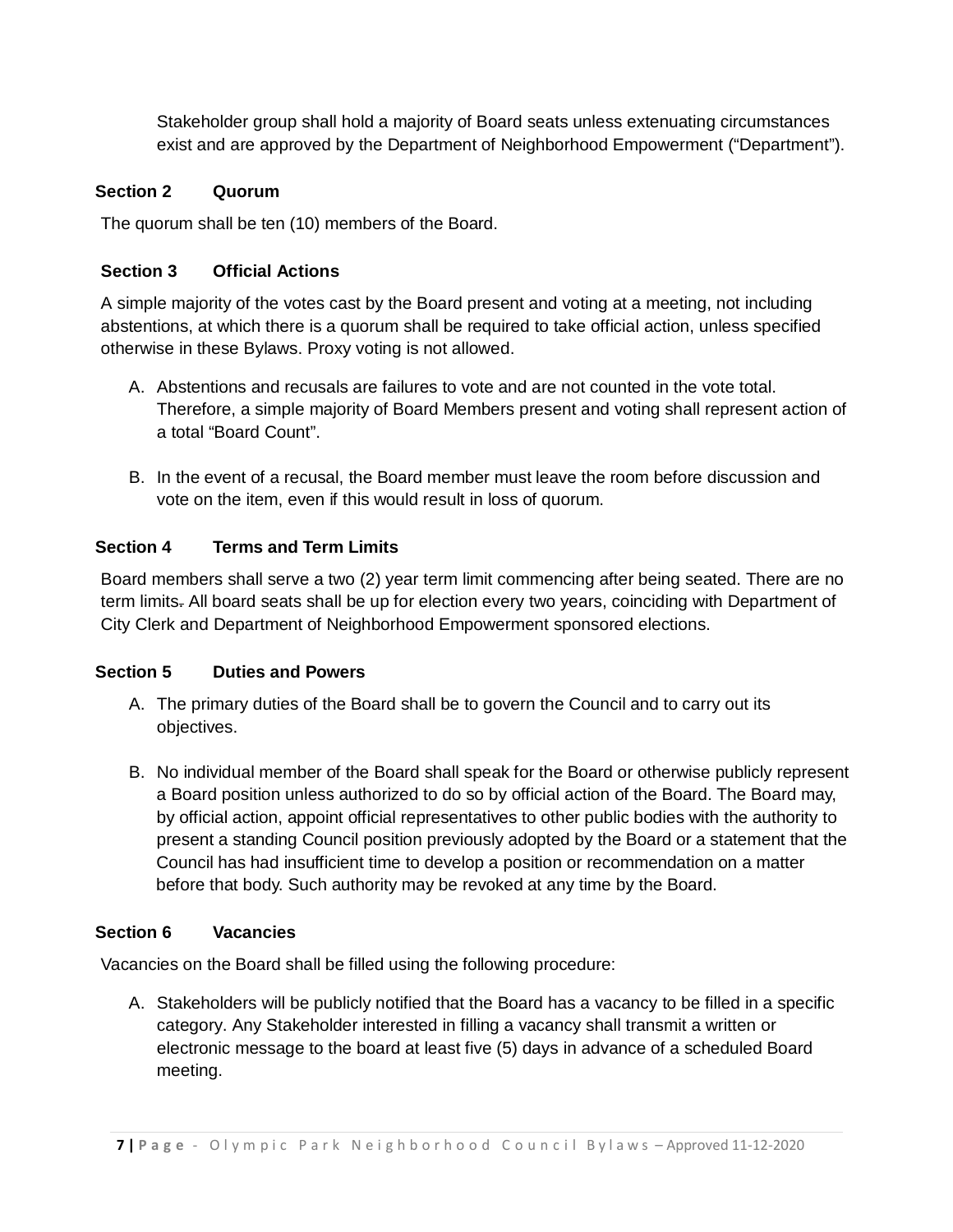- B. The Board shall cause the matter to be placed on the agenda for the next regular meeting of the Board.
- C. Seats are filled by simple majority vote by the Board members present. In the event that more than two (2) candidates stand for a seat, chair or office:
	- 1. If no candidate wins a majority of votes cast in the first round, only the two (2) candidates with the most votes proceed to a second round of voting.
	- 2. Assuming that any potential ethical conflicts are resolved, all Board members are free to vote for either of the two (2) candidates in the second round, even if they have abstained or recused themselves in the first round, or if it means voting for a different candidate.
	- 3. A coin toss will be used to resolve a tie in either round.
- D. The candidate who wins shall fill the remaining term of the Board seat unless an election or selection occurs sooner.
- E. In no event shall a vacant elected seat be filled where a general election is scheduled to occur within sixty (60) days before and sixty (60) days after the date that a written application is submitted to the Board.

#### <span id="page-7-0"></span>**Section 7 Absences**

- A. Any Board member who misses three (3) consecutive regularly-scheduled Neighborhood Council Governing Board Meetings or five (5) total Governing Board Meetings during any twelve (12) month period shall be removed from the Board. Any regular meeting of the Neighborhood Council Governing Board scheduled and noticed as per the Brown Act, shall constitute a meeting for the purpose of determining Board member attendance. The Board shall consult with the Office of the City Attorney throughout any possible Board member removal process.
- B. Each Council Board member absence shall be recorded in the Council's meeting minutes or other manner of Council record keeping, and that, upon missing the required number of Board, the Council Secretary shall notify the Board member and provide notice to the community that the seat has been declared vacant. Former Board members may reapply for any open seat for which they qualify.
- C. Board members may request a leave of absence of up to six (6) months, subject to approval by the full Board. A Board member may not exceed six (6) months of total leave per elected or appointed term. The Board may, at its discretion, appoint an interim replacement for the length of the leave. During an approved leave of absence, the Board member shall be excused from the attendance requirements outlined above.

#### <span id="page-7-1"></span>**Section 8 Censure**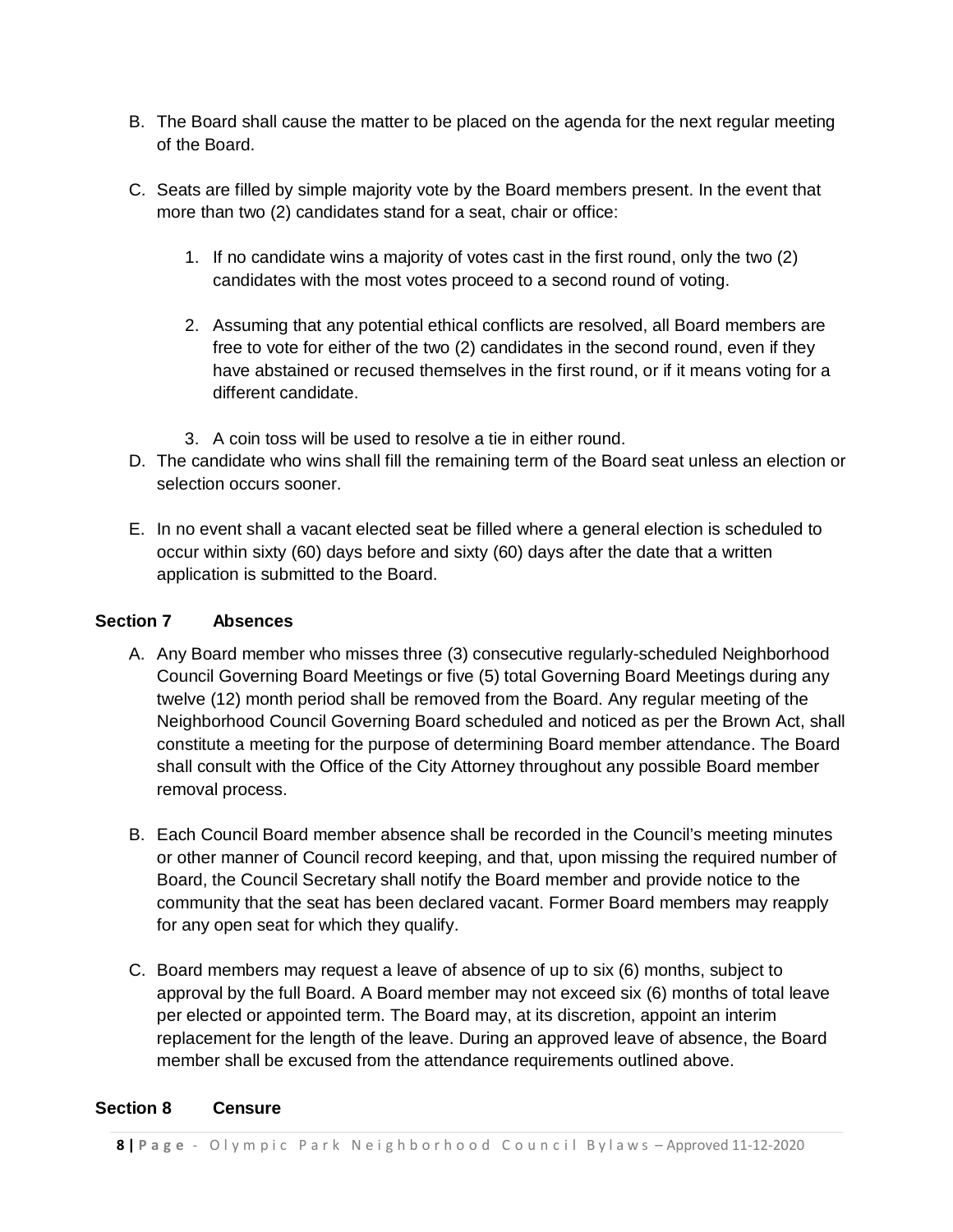The purpose of the censure process is to place a Board member on notice of misconduct and to provide the Board member with an opportunity to correct the misconduct. The Neighborhood Council ("Neighborhood Council") may censure any Board member at a regular or special meeting open to the public following a good-faith determination by the Neighborhood Council Board that the member has engaged in conduct that is contrary to rules and regulations applicable to the Board or that impedes the orderly business of Board operations. Grounds for censure include, but are not limited to, persistent disruptive conduct at meetings, violations or abuses of the Board's bylaws or rules, violations of the Code of Conduct, acting on behalf of the Board without authorization, and misuse or abuse of the censure or removal process by acting in bad faith.

The Board shall use the following procedure when censuring a Board member:

- 1. A motion to censure a Board member may be initiated by any three (3) Board members. Those Board members shall not constitute a majority of the quorum of any Neighborhood Council body, such as a committee. The motion shall be delivered to any officer of the Board or a specific officer or member of the Board as may be specified in the bylaws or standing rules of the Neighborhood Council. The motion shall be in writing and provide the specific facts and grounds for the proposed censure including the date(s) and specific conduct relied upon for the motion. The motion shall not be based upon conclusions, e.g., "for alleged violations of the Code of Conduct" but shall contain factual statements that describe conduct only and is not intended to embarrass or humiliate the board member.
- 2. The Board member, group of Board members or committee responsible for setting the final Board agenda shall include the motion on the agenda of the next regular or special Board meeting scheduled at least thirty (30) days following the delivery of the proposed censure motion.
- 3. The Board member subject to censure shall be given a minimum of thirty (30) days priorwritten notice, which may include email sent to the last email address on file with the Neighborhood Council, of any meeting at which the motion to censure will be considered. The notice shall provide the specific facts and grounds for the proposed censure as specified in 1 above. The Board shall also provide a copy of the notice to the Department of Neighborhood Empowerment a minimum of thirty (30) days prior to the meeting at which the motion to censure will be considered.
- 4. The Board member subject to censure shall be given a reasonable opportunity to be heard at the meeting, either orally or in writing, prior to the Board's vote on a motion of censure.
- 5. The Board shall decide by a majority vote of those present and voting whether or not the Board member should be censured. The Board member who is the subject of the censure motion shall not be counted as part of the majority present and voting and shall not be allowed to vote. For the purpose of censure motions, abstentions shall not be counted as votes.
- 6. In no event shall a motion to censure a board member be heard by the Neighborhood Council within sixty (60) days of the next scheduled Board election or selection.

#### <span id="page-8-0"></span>**Section 9 Removal of Governing Board Members**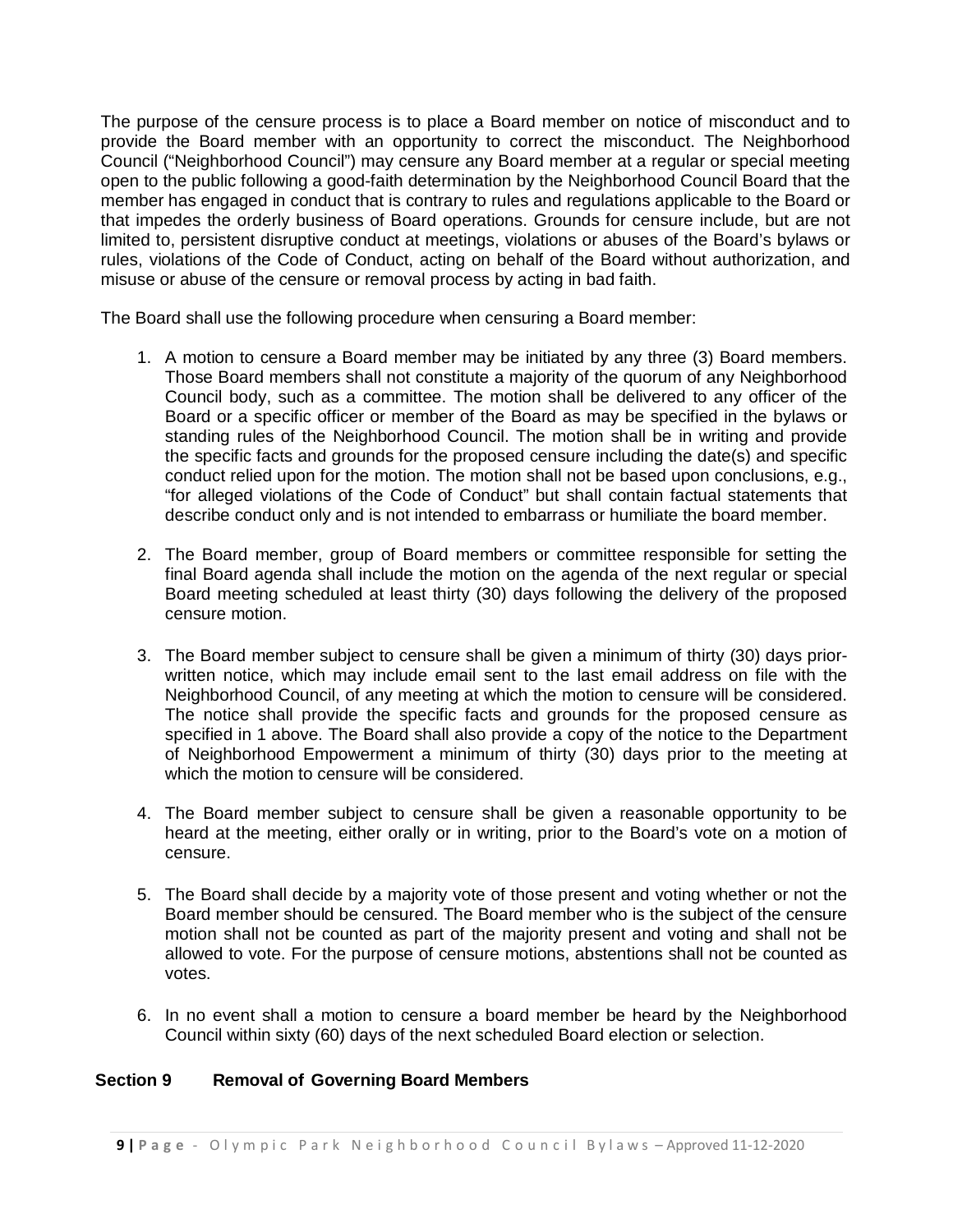Any Board member may be removed by the Neighborhood Council ("Neighborhood Council") for cause, following a good faith determination by the Board that the member has engaged in conduct that is contrary to rules and regulations applicable to the Board or that impedes the orderly business of Board operations. A Board member shall not be subject to removal under this Policy, unless the member has been censured at least once pursuant to the Board of Neighborhood Commissioners' ("Commission") Censure Policy. Grounds for removal include, but are not limited to, persistent disruptive conduct at meetings, violations or abuses of the Board's bylaws or standing rules, violations of the Code of Conduct, acting on behalf of the Board without authorization, and misuse or abuse of the censure or removal processes by acting in bad faith.

The Board shall use the following procedure when removing a Board member:

- 1. A motion to remove a Board member may be initiated by any three (3) Board members. Those Board members shall not constitute a majority of the quorum of any Neighborhood Council body, such as a committee. The proposed motion shall be delivered to any officer of the Board or a specific officer or member of the Board as may be specified in the bylaws or standing rules of the Neighborhood Council. The motion shall be in writing and provide the specific facts and grounds for the proposed removal action including the date(s) and specific conduct relied upon for the motion. The motion shall not be based upon conclusions, e.g., "for alleged violations of the Code of Conduct" but shall contain factual statements that describes conduct only and is not intended to embarrass or humiliate the board member. The motion to remove shall also include a copy of the prior censure motion and the date it was passed.
- 2. The Board member, group of Board members or committee responsible for setting the final Board agenda shall list and briefly describe the motion on the agenda of the next regular or special Board meeting scheduled at least thirty (30) days following the delivery of the proposed removal motion.
- 3. The Board member subject to removal shall be given a minimum of thirty (30) days prior written notice, which may include email sent to the last email address on file with the Neighborhood Council, of any meeting at which a motion to remove will be heard. The notice shall provide the specific facts and grounds for the proposed removal as specified in 1 above. The Board shall also provide a copy of the notice to the Department of Neighborhood Empowerment a minimum of thirty (30) days prior to any meeting at which a motion to remove will be considered.
- 4. The Board member subject to removal shall be given reasonable time to be heard at the meeting, either orally or in writing, prior to the Board's vote on a motion for removal.
- 5. The Board shall decide whether or not the Board member should be removed by an affirmative vote of two-thirds (2/3) of the currently sitting Board members. The Board member who is the subject of the removal motion shall not be allowed to vote and shall not be counted when determining the two-thirds (2/3) majority vote. For the purpose of the removal motion, abstentions shall not be counted as votes.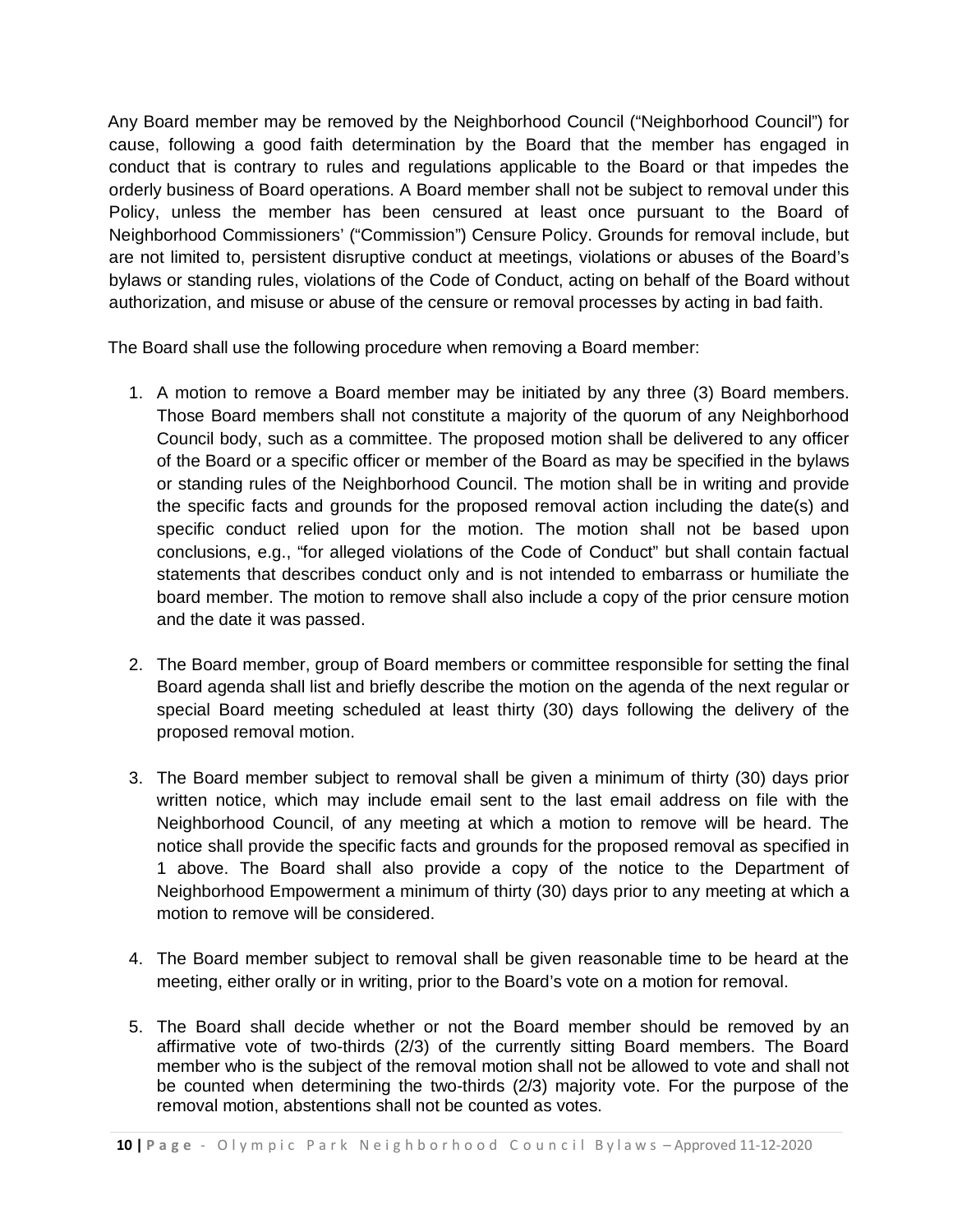- 6. In no event shall a motion to remove a Board member be heard by the Neighborhood Council within sixty (60) days of the next election or selection.
- 7. The Commission may review a Neighborhood Council's removal decision if requested to do so by the affected Board member. Once the request is made for the Commission to review the decision to remove, the Neighborhood Council voting to remove the board member may not fill the vacancy created by the removal until the Commission has made a decision on whether the removal was proper or the Commission declines to review the matter. The Commission's decision whether to hear or decline to hear the removal review request shall be sent in writing to the requestor and the Neighborhood Council within 30 days after the request for review is delivered.
- 8. A request for the Commission to review a Neighborhood Council's removal decision shall proceed as follows:
	- a. The request must in writing and must be delivered to the Executive Assistant of the Commission or, in the absence of an Executive Assistant, to the President of the Commission within thirty (30) days of the date of the action by the Neighborhood Council to remove the Board member.
	- b. The request must state the basis for the review. The request shall not cite or present any evidence not considered by the Neighborhood Council but must address only procedural deficiencies.
	- c. If the Commission determines the request for review raises sufficient questions regarding procedural deficiencies and agrees to hear the review, it will be placed on the agenda of a regular or special meeting of the Commission within sixty (60) days of receipt of the request for review.
	- d. At the review, the Commission will determine if the facts as presented support the removal motion and if the procedures set out in this policy were correctly applied.
	- e. If the Commission determines that there were either factual or procedural deficiencies, the Commission may either reinstate the Board member or return the matter to the Neighborhood Council for further consideration.
	- f. If the Commission returns the matter for further consideration and the Neighborhood Council does not act within sixty (60) days of the Commission's decision the Board member will be considered reinstated.
	- g. During the period of appeal the Board member shall not be counted as part of the Board for any quorum and shall not participate in any Board actions.
	- h. If the matter is returned to the Neighborhood Council for further consideration the Board member shall not be counted as part of the Board for any quorum and shall not participate in any Board actions until the Board takes action as requested by the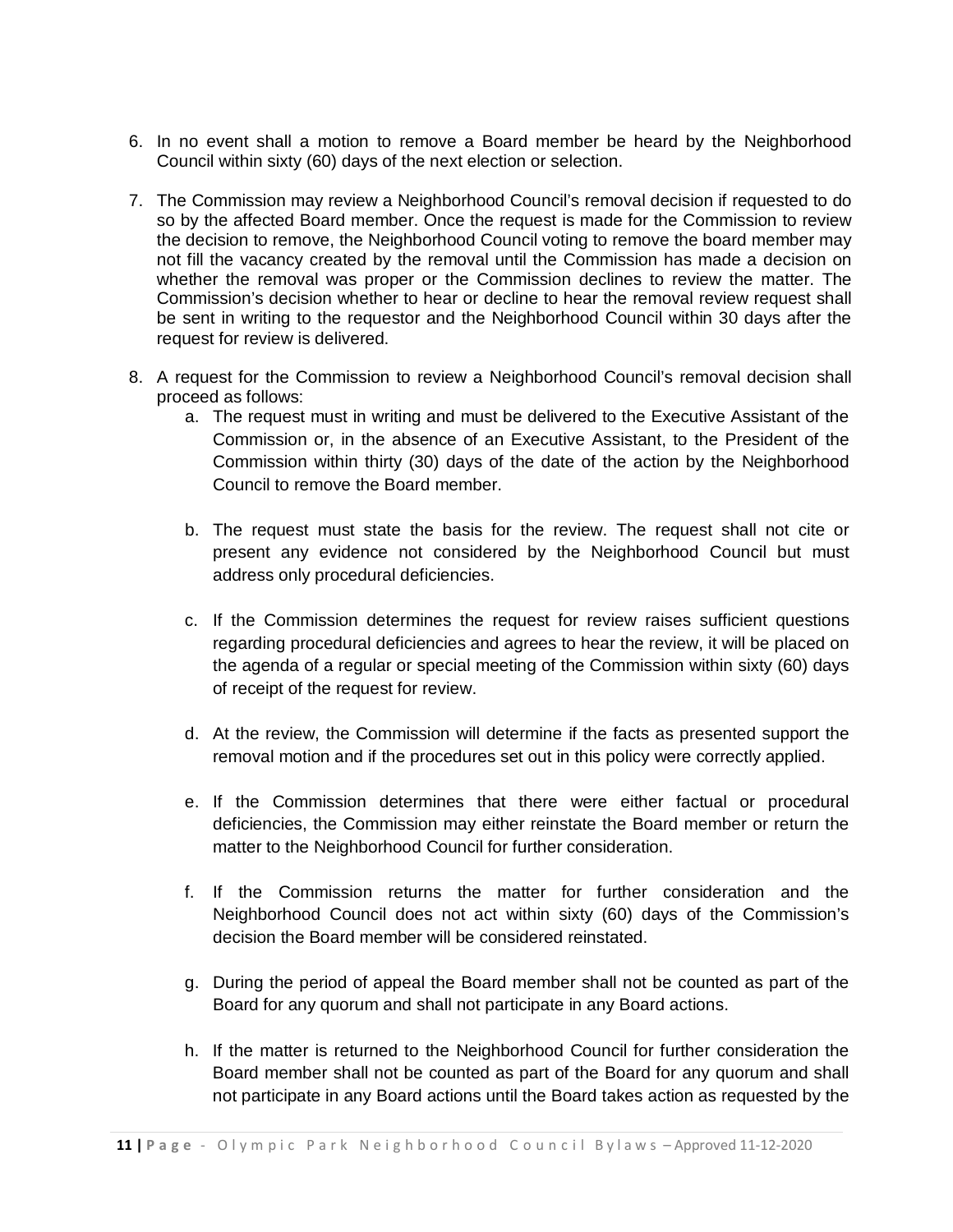Commission or until the expiration of the sixty (60) day time period.

9. This policy is not intended to restrict or eliminate a Neighborhood Council's ability to remove or render ineligible to serve, Board members who fail to attend meetings, join committees, maintain their stakeholder status, or perform other duties as may be described in the Neighborhood Council's bylaws and/or standing rules. Nor is it intended to limit a Neighborhood Councils ability to remove committee chairs or committee members according to the Neighborhood Council's bylaws and/or standing rules.

# <span id="page-11-0"></span>**Section 10 Resignation**

A Board member may resign from the Council by submitting a signed letter of resignation to the Board, and the position shall then be deemed vacant. Any member of the Board who ceases to be a Stakeholder is also required to submit his or her resignation to the Board.

# <span id="page-11-1"></span>**Section 11 Community Outreach**

The Council shall direct that a system of outreach be instituted to inform Stakeholders as to the existence and activities of the Council, including its Board elections, to find future leaders of the Council, and to encourage all Stakeholders to seek leadership positions within the Council. A community meeting or town hall in which government leaders and representatives speak to stakeholders may be held at a minimum of once per year with at least a fourteen (14) day notice.

# **ARTICLE VI - OFFICERS**

## <span id="page-11-3"></span><span id="page-11-2"></span>**Section 1 Officers of the Board**

The officers of the Board ("Officers") shall include the following positions which all together comprise the Executive Committee: President, Vice President, Secretary, and Treasurer.

## <span id="page-11-4"></span>**Section 2 Duties and Powers**

The duties of the Officers are as follows and also include such additional duties as may be adopted by official action of the Board:

## **A. President**

- 1. Acts as the chief executive of the Council and presides at all Council meetings. Sets agenda for each NC Board meeting and ensures timely posting.
- 2. Chair of the Executive Committee, setting agenda and ensuring timely posting.

## **B. Vice President**

1. Serves in place of the President if the President is unable to serve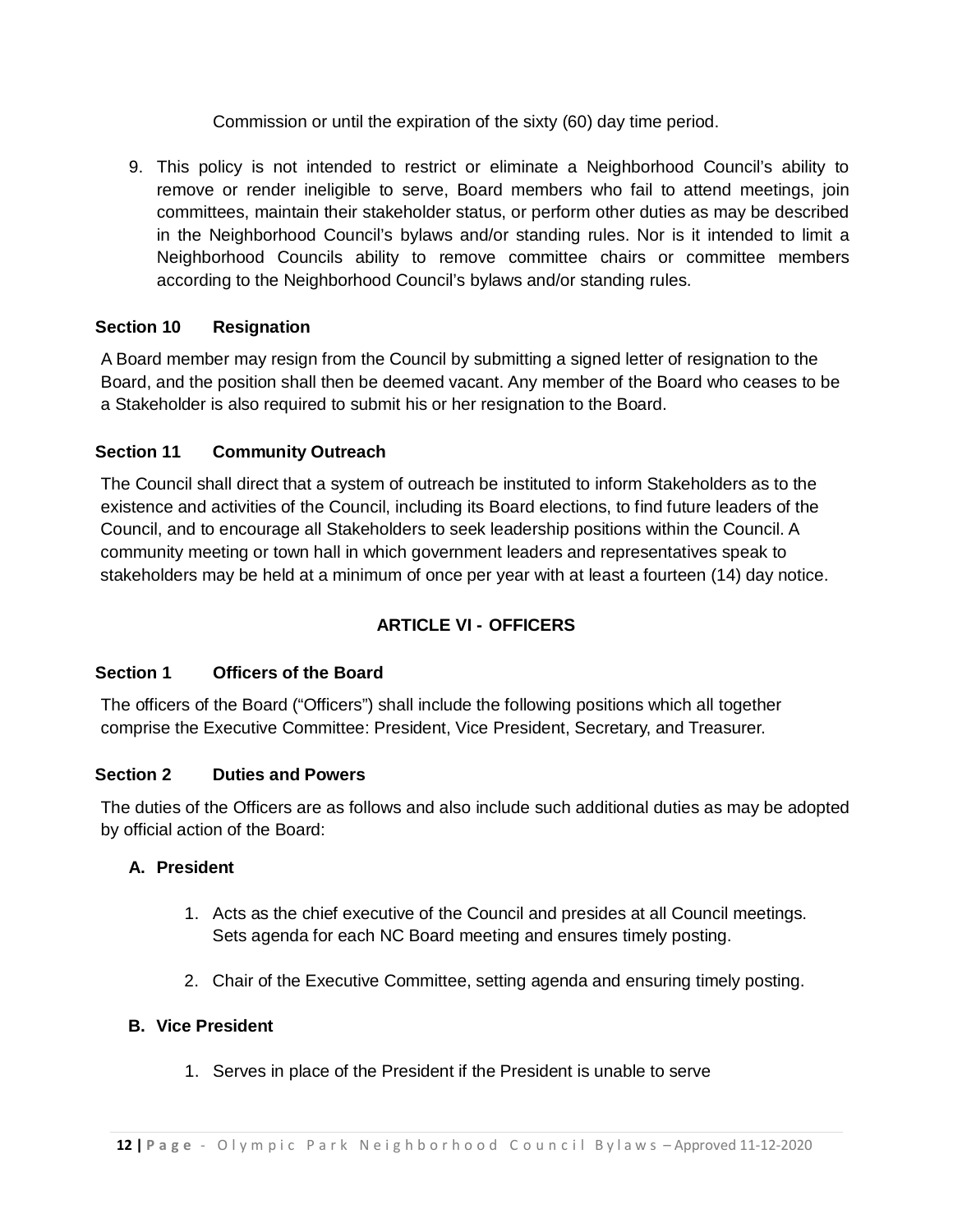- 2. Assists the President as requested in carrying out the President's responsibilities
- 3. Serves as chair of the Bylaws Committee and acts as Parliamentarian during Board meetings, assists the President by providing an opinion on interpretations of the Bylaws and rules of order.

#### **C. Treasurer**

- 1. Serves in place of the President if the President and Vice-President are unable to serve
- 2. Maintains the records of the Council's finances and books of accounts and perform other duties in accordance with the Department's policies and procedures.
- 3. As chair of the Finance Committee, ensures an annual budget is prepared and approved by the OPNC NC Board.
- 4. Ensures all debts incurred by the OPNC NC Board, according to its bylaws and policies and procedures of the Department, are paid in a timely manner.
- 5. Ensure a written report of each month's financial transactions (Monthly Expenditure Report – MER), including commitments and expenditures by budget allocation, and balance, is prepared in a timely manner, provided to all Board members in draft at least three (3) days (72 hours) in advance of the subsequent Board meeting, and finalized and posted within three (3) days (72 hours) after that subsequent Board meeting.

#### **D. Secretary**

- 1. Serves in place of the President if the President, Vice-President and Treasurer are unable to serve
- 2. Responsible for accurate minutes of all Board meetings, ensuring that they are written up in a timely manner, provided to all Board members in draft at least three (3) days (72 hours) in advance of the subsequent Board meeting, and finalized and posted within three (3) days (72 hours) after that subsequent Board meeting. Collaborates with Committee Chairs to create a monthly report of Board member attendance at all Council meetings
- 3. Responsible for coordinating the filling of Board vacancies and Board member removals
- 4. Responsible for accepting grievance notifications, choosing and coordinating a grievance panel and the presentation of the grievance report to the Board.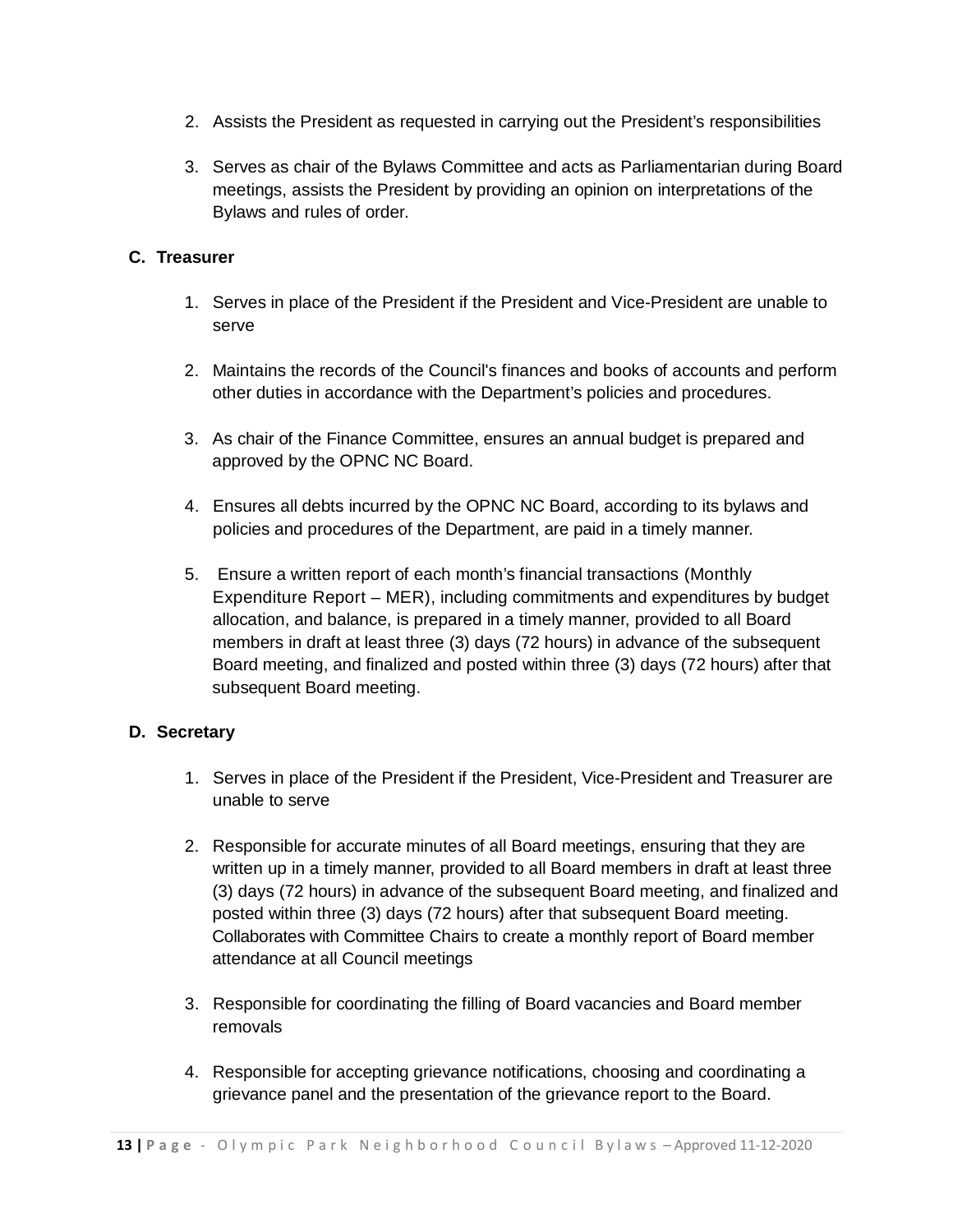5. Serves as chair of the Board Development Committee, responsible for Board recruitment efforts, training, and the coordination of Board elections/selections

## <span id="page-13-0"></span>**Section 3 Selection of Officers**

Elections for all executive officers, committee chairs, and other Board appointed NC representative liaison positions, shall be held no later than the second official General Board meeting following a public Board election or selection. Officers, chairs and liaisons are appointed by simple majority vote by the Board members present. They serve at the pleasure of the Board and may be removed in the same manner in which they were appointed. In the event of an officer, chair or liaison vacancy, the remaining portion of the term shall be filled by simple majority vote of the Board members present.

# <span id="page-13-1"></span>**Section 4 Officer Terms**

All executive officer, committee chair and other Board-appointed NC representative liaison positions shall hold office for a term of two (2) years, and if necessary, on a pro-rated basis until their successors are appointed. There are no term limits. Executive officer terms begin after the meeting at which they are appointed.

# **ARTICLE VII -COMMITTEES and THEIR DUTIES**

<span id="page-13-2"></span>All Standing and Ad Hoc Committees shall be established by the Board and included in the Board's standing rules. Suggestions for committees may come from Stakeholders or from members of the Board, and all such suggestions shall be voted upon by the Board. All Committees must be run in compliance with the Council rules referenced in Article XIV.

## <span id="page-13-3"></span>**Section 1 Standing Committees**

Standing Committees address topics of continuing interest of the Board. They define goals, issues, and concerns for the Board, investigate possible activities to help further those goals, select appropriate actions and propose those actions to the Board for approval and funding, and implement any official action the Board approves.

## <span id="page-13-4"></span>**Section 2 Ad Hoc Committees**

The Board may create Ad Hoc Committees as needed to deal with temporary issues. Ad Hoc Committees are advisory only, and must have a defined purpose and time frame to accomplish that purpose.

## <span id="page-13-5"></span>**Section 3 Committee Creation and Authorization**

## **A. Committee Authority**

All committee recommendations shall be brought back to the full Board for discussion and action. Committees shall not represent an official Board position without prior Board approval.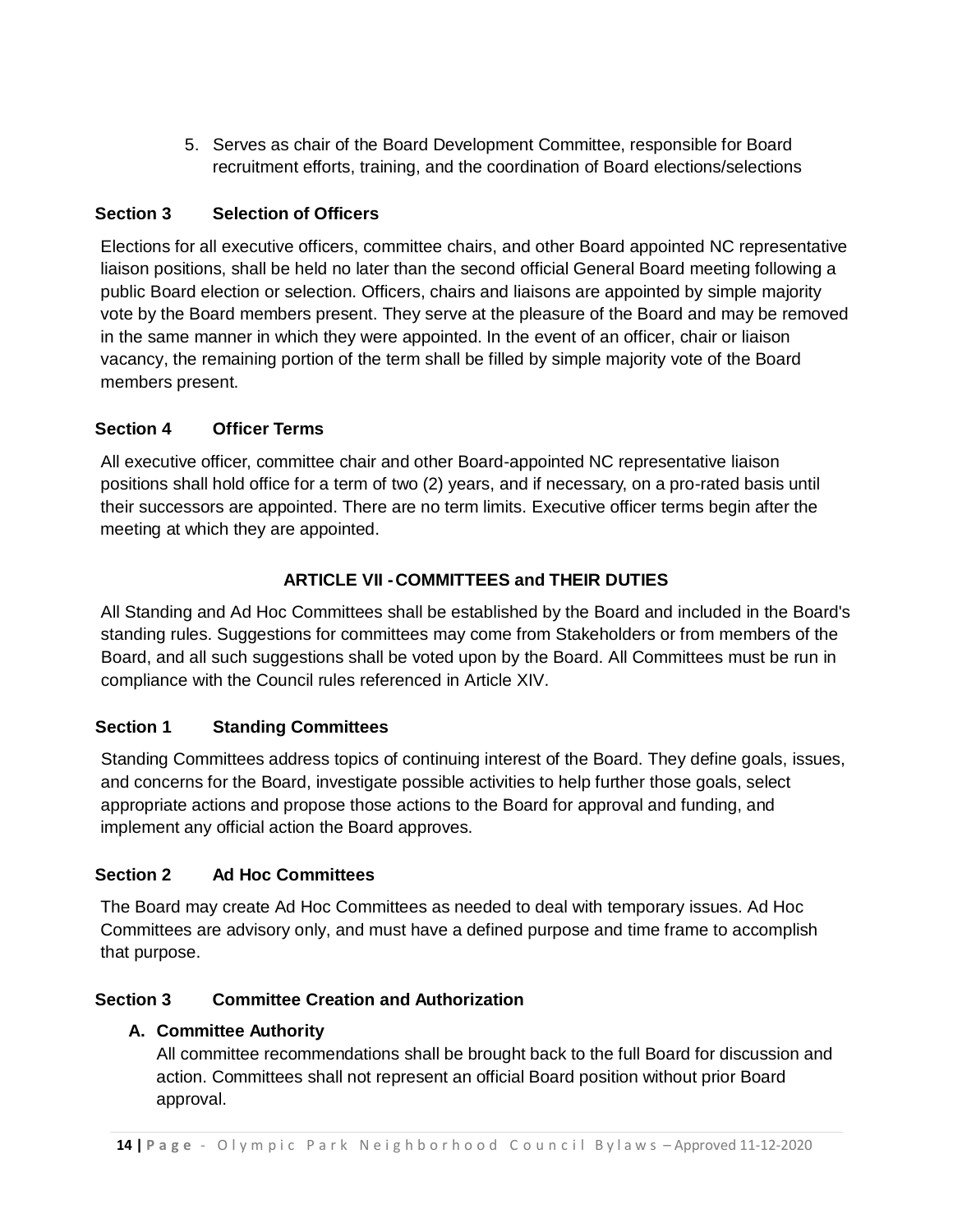#### **B. Committee Structure**

Only confirmed Committee members shall be eligible to vote within the Committee.

- 1. Standing Committees shall be comprised of at least two (2) Board members and may include any interested Stakeholders. The Executive Committee, however, shall be comprised solely of the four Executive members.
- 2. Ad Hoc Committees shall be comprised solely of five (5) or less Board members and may not include Stakeholders as voting members.

#### **C. Committee Appointment**

- 1. During a meeting of the Board, without objection from a member of Board, the presiding officer of the Board may appoint a Board member to be a member of a standing or ad-hoc committee or stakeholder to be a voting member of a standing committee. If a Board member raises an objection to the appointment, then the appointment must be confirmed by a simple majority of Board members present. Stakeholders may also become voting members of a Standing Committee, subject to confirmation by the Committee itself.
- 2. With the exception of the Executive, Finance, and Bylaws Committees, all Committee Chairs shall be appointed at a board meeting by the presiding officer without confirmation, unless an objection is raised by a member of that committee, in which case the appointment must be confirmed by a simple majority of Board members present.

## **D. Committee Meetings**

Committee meetings shall be held as needed. Standing committee meetings are subject to and shall be conducted in accordance with the dictates of the Brown Act, Neighborhood Council Agenda Posting Policy, and these Bylaws. Minutes shall be taken at every Standing committee meeting.

#### **E. Changes to Committees**

The Board may establish, disband or make changes as needed to any Standing or Ad Hoc committee by a simple majority of Board members present. Any such action by the Board shall be noted in the Council meeting minutes and reflected in the standing rules.

#### **F. Removal of Committee Chairs**

Committee Chairs serve at the pleasure of the Board and may be removed in the same manner in which they were appointed.

#### **ARTICLE VIII - MEETING**

<span id="page-14-0"></span>All meetings, as defined by the Ralph M. Brown Act (*California Government Code Section 54950.5 et seq.*), shall be noticed and conducted in accordance with the Act, Neighborhood Council Agenda Posting Policy, and all other applicable laws and governmental policy.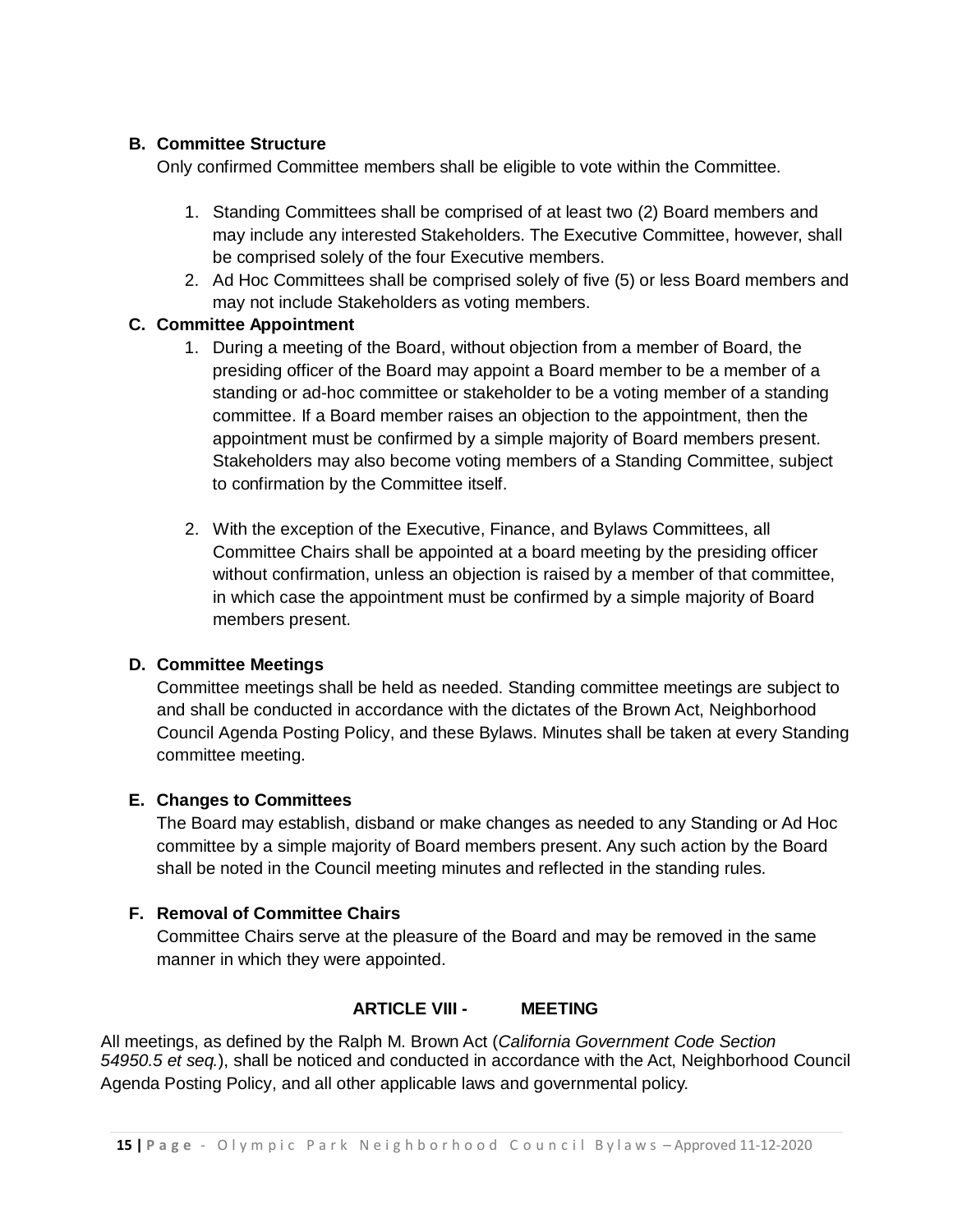#### <span id="page-15-0"></span>**Section 1 Meeting Time and Place**

All meetings shall be held within the Council boundaries at a location, date and time set by the Board. A calendar of general Council meetings shall be established by the Board at its first regular meeting of each calendar year.

- **A. Regular Meetings.** General Regular Council meetings shall be held at least once per quarter and may be held more frequently as determined by the Board. Prior to any action by the Board, there shall be a period of public comment. The Board shall determine the length and format of the period as appropriate.
- B. **Special Meetings.** The President or a majority of the Board shall be allowed to call a Special Council meeting as needed.
- C. **Meeting Schedule.** The Board will make a good-faith effort to avoid scheduling general Council meetings at times when a significant portion of its Stakeholders would not be able to participate. Should unavoidable known meeting conflicts arise, the Board will explain why the meeting was scheduled for that date and time within the meeting agenda.

## <span id="page-15-1"></span>**Section 2 Agenda Setting**

The President shall set the agenda for each general Regular Council meeting.

## <span id="page-15-2"></span>**Section 3 Notifications/Postings**

A. Notice of a Regular meeting shall be a minimum of three (3) days (72 hours) in advance of the meeting and at least one (1) day (24 hours) in advance of a Special meeting, in accordance with the Ralph M. Brown Act and the Neighborhood Council Agenda Posting Policy.

## <span id="page-15-3"></span>**Section 4 Reconsideration**

The Board may reconsider or amend its actions through the following Motion for Reconsideration process:

- A. Before the Board reconsiders any matter, the Board must approve a Motion for Reconsideration. The Motion for Reconsideration must be approved by official action of the Board. After determining that an action should be reconsidered, the Board has the authority to re-hear, continue, or take action on the item that is the subject of reconsideration within any limitations that are stated in the Motion for Reconsideration.
- B. The Motion for Reconsideration must be brought, and the Board's approval of a Motion for Reconsideration must occur, either during the same meeting where the Board initially acted or during the Board's next regularly scheduled meeting that follows the meeting where the action subject to frames to address a Motion for Reconsideration.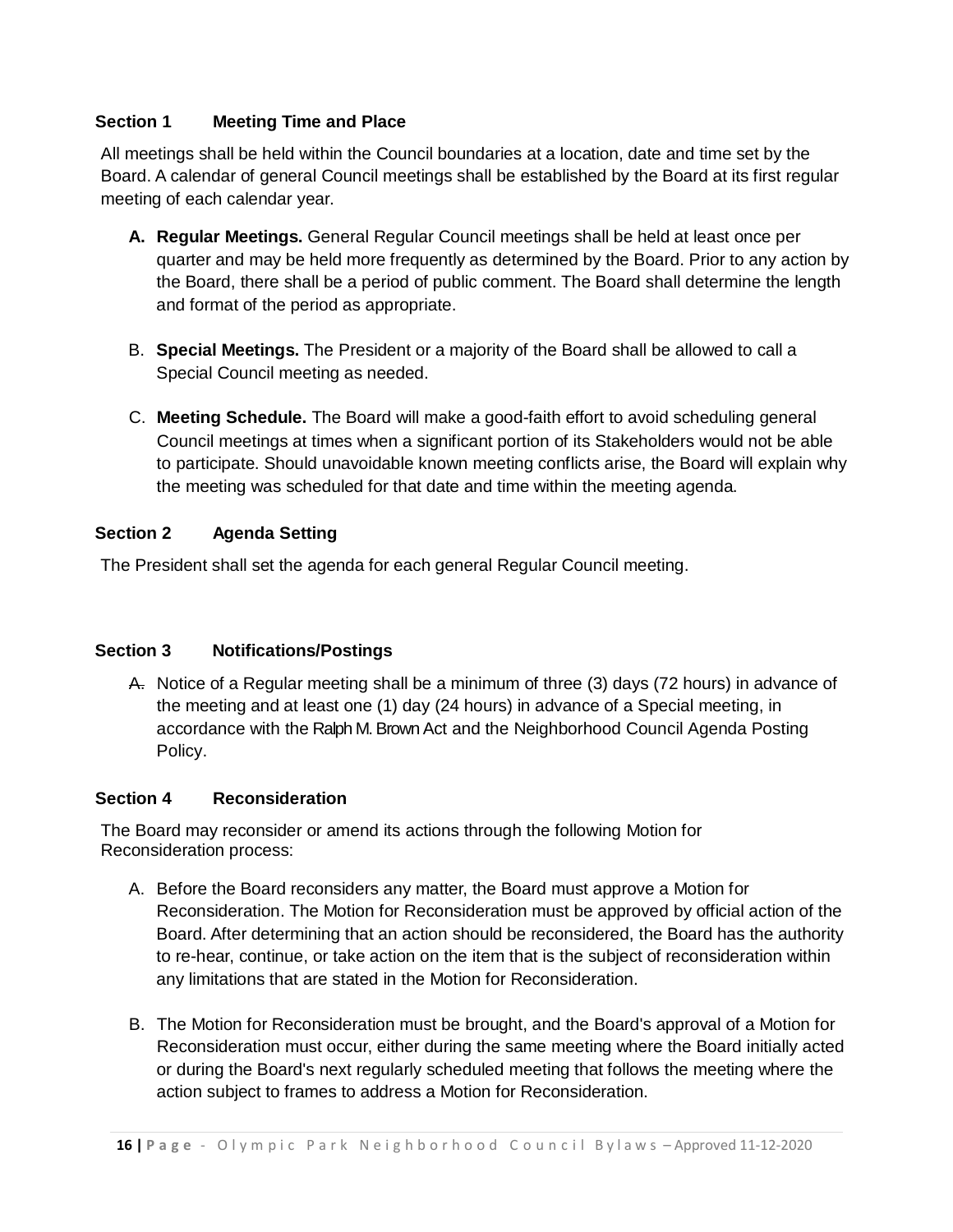- C. A Motion for Reconsideration may be proposed only by a member of the Board that previously voted on the prevailing side of the original action that was taken by the Board (the "Moving Board member").
- D. The Moving Board member may make the Motion for Reconsideration orally during the same meeting where the action that is the subject of reconsideration occurred, or by properly placing the Motion for Reconsideration on the agenda of a meeting that occurs within the allowed specified periods of time as stated above.
- E. In order to properly place the Motion for Reconsideration on the agenda of the subsequent meeting, the Moving Board member shall submit a memorandum to the Secretary at least two (2) days in advance of the deadline for posting notices for the meeting. The memorandum must briefly state the reason(s) for requesting the reconsideration, and provide the Secretary with an adequate description of the matter(s) to be re-heard and the proposed action that may be adopted by the Board if the Motion for Reconsideration is approved.
- F. A Motion for Reconsideration that is properly brought before the Board may be seconded by any member of the Board. This reconsideration process shall be conducted at all times in accordance with the Brown Act.

# **ARTICLE IX - FINANCES**

- <span id="page-16-0"></span>A. The Board shall review its fiscal budget and make adjustments as needed to comply with City laws and City administrative rules, and to keep in compliance with Generally Accepted Accounting Principles and the City's mandate for the use of standardized budget and minimum funding allocation requirements.
- B. The Board shall adhere to all rules and regulations promulgated by appropriate City officials regarding the Council's finances, where the term "appropriate City officials" means those officials and/or agencies of the City of Los Angeles who have authority over Neighborhood Councils.
- C. All financial accounts and records shall be available for public inspection and posted on the Council website, if available.
- D. Each month, the Treasurer shall provide to the Board detailed reports of the Council's accounts (Monthly Expenditure Report – MER). This written report must be made available to Board members and Stakeholders a minimum of three (3) days (72 hours) in advance of the meeting.
- E. At least once each quarter, the President and at least one (1) other individual other than the Treasurer, who is designated by the Board, shall examine the Council's accounts and attest to their accuracy before submitting the documentation to the Department for further review.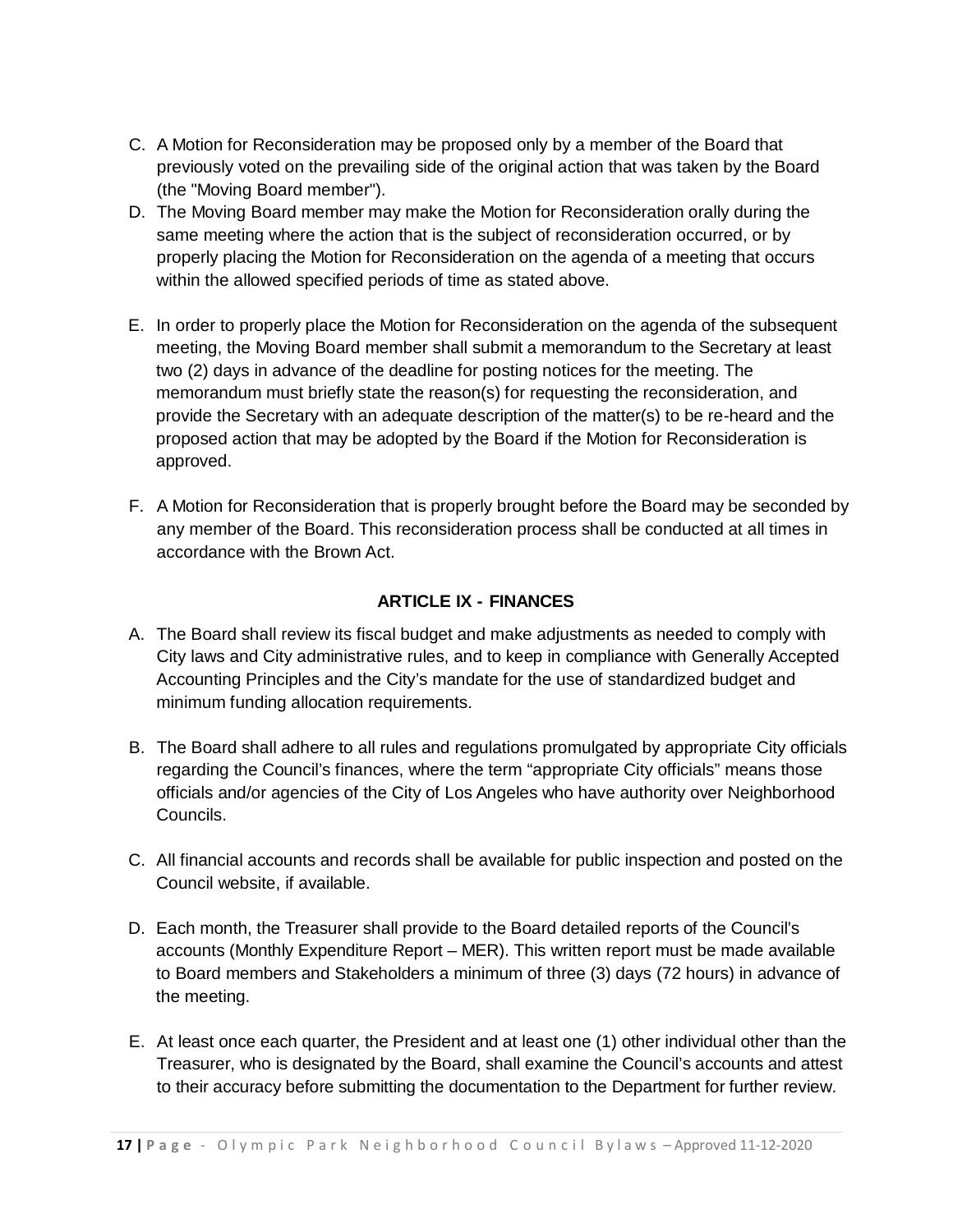# **ARTICLE X - ELECTIONS**

#### <span id="page-17-1"></span><span id="page-17-0"></span>**Section 1 Administration of Election**

The Neighborhood Council's election will be conducted pursuant to any and all City ordinances, policies and procedures pertaining to Neighborhood Council elections.

## <span id="page-17-2"></span>**Section 2 Governing Board Structure and Voting**

The number of Board seats, the eligibility requirements for holding any specific Board seats, and which Stakeholders may vote for the Board seats are noted in Attachment-2. The OPNC board elected to maintain the current board voting structure:

#### **A. Online, Telephone, and U.S. Mail Voting**

As of the 2016 election cycle, OPNC elected to add "online, telephone, and by US mail" voting options for it constituents. OPNC will adopt the Commission's standard requirement process voting options, including verifying its voters via quote "*self-affirmation*".

## **1. Online voting: OPNC elected "***self-affirmation***" voter verification**

#### **2. U.S. Mail Voting: OPNC elected voting by-mail.**

#### <span id="page-17-3"></span>**Section 3 Minimum Voting Age**

Except with respect to a Youth Board Seat, a stakeholder must be at least 16 years of age on the day of the election or selection to be eligible to vote. [See Admin. Code §§ 22.814(a) and 22.814(c)]

## <span id="page-17-4"></span>**Section 4 Method of Verifying Stakeholder Status**

Voters will verify their Stakeholder status through written self-affirmation. Stakeholder status may also be established by means of declaring a stake (or interest) in the neighborhood and providing the facts to support that declaration.

#### <span id="page-17-5"></span>**Section 5 Restrictions on Candidates Running for Multiple Seats**

A candidate shall declare their candidacy for no more than one (1) position on the Council Board during a single election cycle. All board members should take office as of July 1st of the elected year. Neighborhood Council candidates are required to view a 5-10 minute video training (produced by the City) about the neighborhood Council System and their responsibility as a candidate during the election process prior to the completion of their registration form.

#### <span id="page-17-6"></span>**Section 6 Other Election Related Language.**

In the event that the City Clerk or other entity designated by the City is unable to conduct a duly scheduled election, per Article III, Section 2 of the Plan, the Neighborhood Council may adopt an alternate selection process. A selection differs from an election in that individual votes must be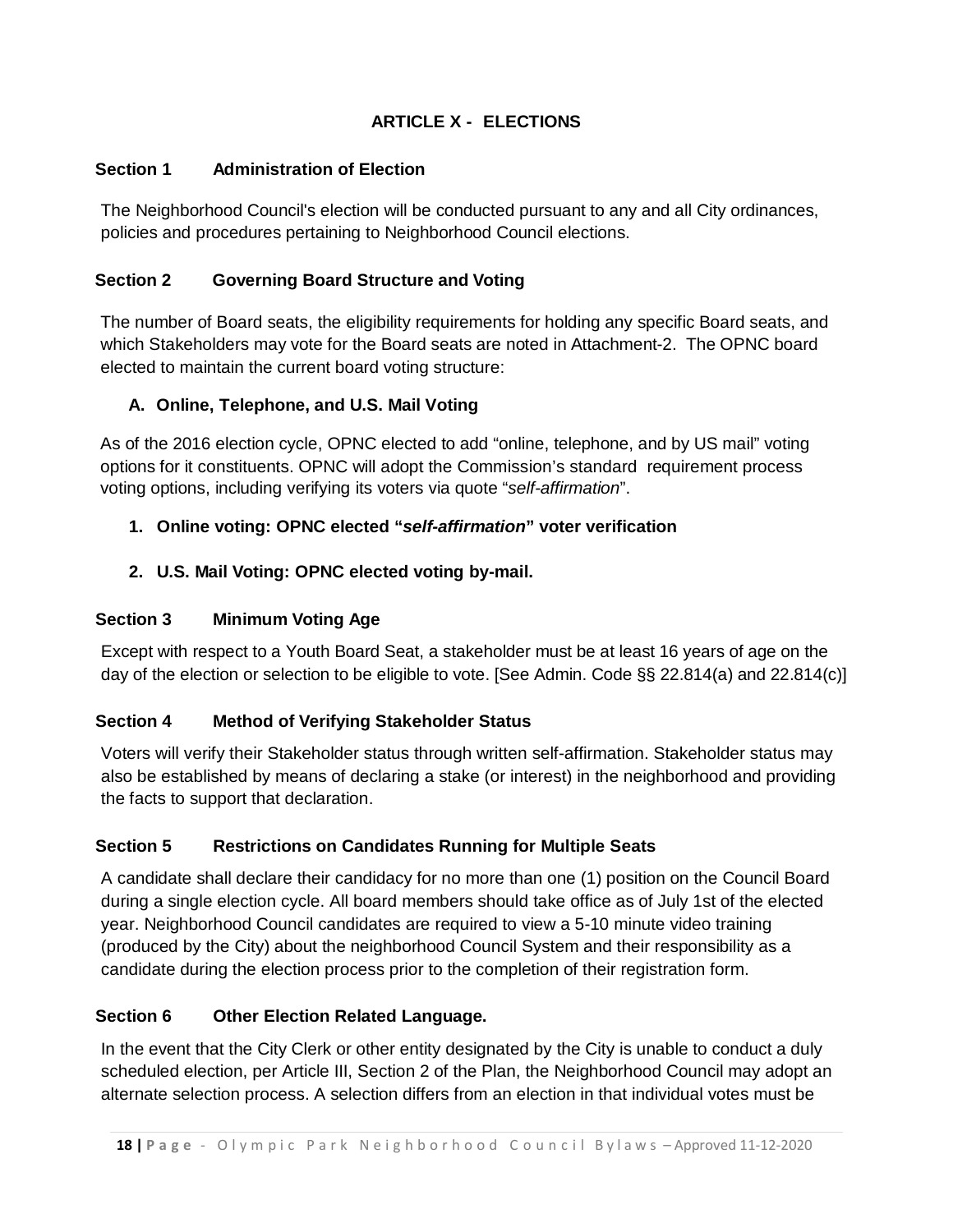made public, e.g., via signed ballots or a public show of hands. The selection process must preserve the goals and objectives of the Council; occur during the same time period as the planned election; include a method for resolving any challenges to the results; and be inclusive, transparent, and non-discriminatory. The Board must approve the selection process by a twothirds (2/3) vote of the Board members present.

## **ARTICLE XI - GRIEVANCE PROCESS**

<span id="page-18-0"></span>The formal grievance process is not intended to apply to Stakeholders who simply disagree with an official action taken by the Board. Those grievances can be aired at Council meetings. This grievance process is intended to address matters involving procedural disputes, such as the Board's failure to comply with its rules or these bylaws.

Any grievance by a Stakeholder must be submitted in writing to the Board Secretary. Within thirty days (30) of receiving the grievance:

- A. The Secretary will refer the matter to an Ad Hoc Grievance Panel comprised of two (2) Board members and one (1) non-Board member Stakeholder who at a Board meeting is randomly selected by the Secretary from a list of Stakeholders who may have expressed an interest in serving in this capacity.
- B. The Secretary will coordinate a time and place for the panel to meet with the Board Parliamentarian and the Stakeholder(s) who submitted the grievance to discuss ways in which the dispute may be resolved. The Grievance Panel meeting will be open to the public and noticed like any other regular Council meeting.
	- 1. Within thirty (30) days of the panel meeting with the Stakeholder(s) who submitted the grievance, the panel members will prepare a written report outlining the panel's collective recommendations for resolving the grievance, and will submit the report to the Secretary
	- 2. The Secretary will ensure that the report be listed on the agenda of the next regular Council meeting for discussion and, depending on the nature of the grievance, referral to appropriate Board Committee(s). The report must be distributed to the Board members seventy-two (72) hours prior to the scheduled meeting. All Board discussion prior to the meeting will be conducted in accordance with the Brown Act.
- C. The Committees will report back to the Board with recommendations for Board consideration. In the event that a grievance cannot be resolved through this grievance process, then the matter may be referred to the Department for consideration or dispute resolution in accordance with the Plan.
- D. Board members are not permitted to file a grievance against another Board member or against the Council, except as permitted under the City's grievance policy. The Neighborhood Council grievance review process will be conducted pursuant to any and all City ordinances, policies and procedures pertaining to Neighborhood Council grievances.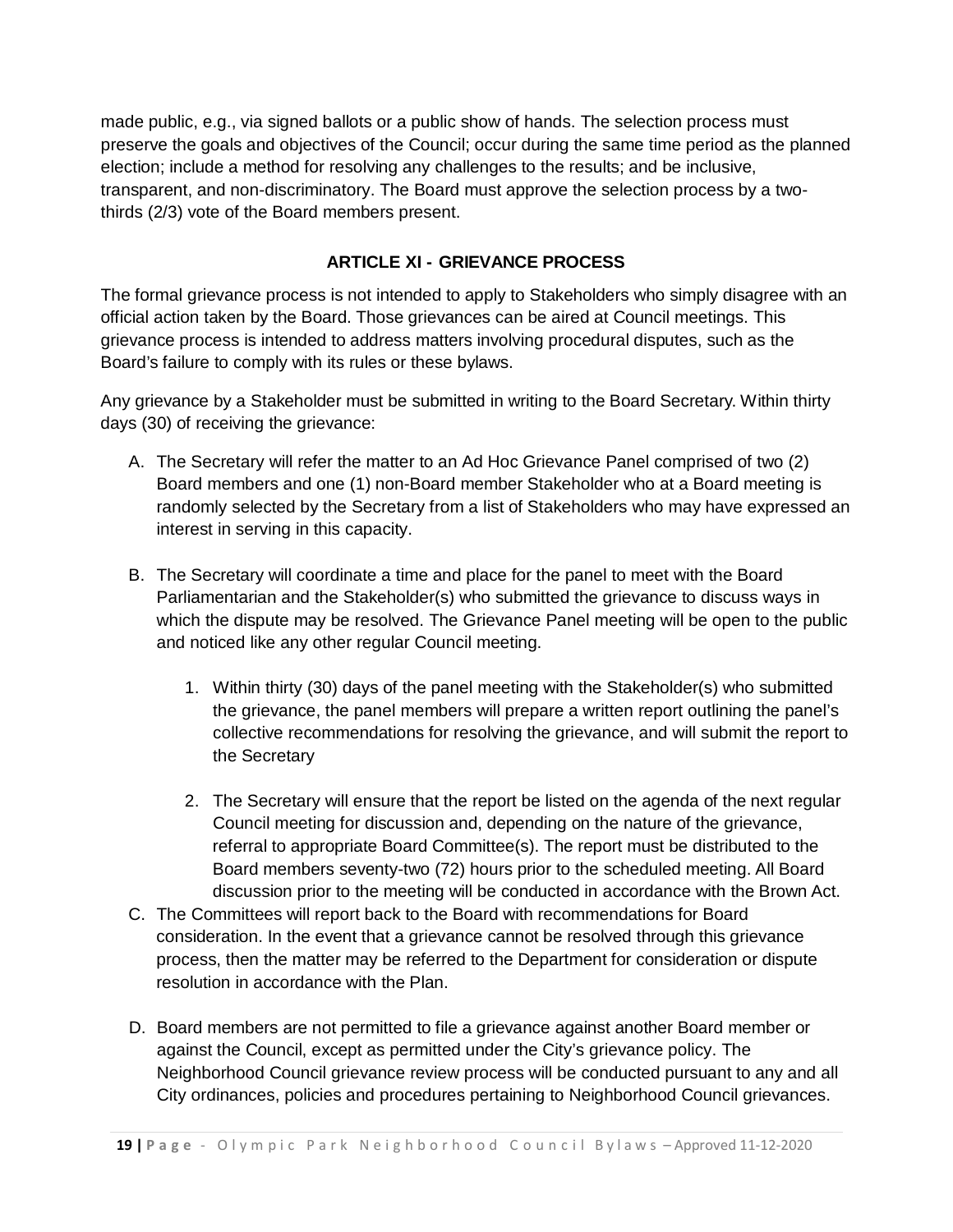The Board shall consult with the Office of the City Attorney throughout any possible grievance review process.

# **ARTICLE XII -PARLIAMENTARY AUTHORITY**

- <span id="page-19-0"></span>A. The Council may choose to use Robert's rules of order or Rosenberg's rules of order when conducting Council meetings, whichever is convenient.
- B. Additional rules and/or policies and procedures regarding the conduct of the Board and/or Council meetings may be developed and adopted by the Board. Standing rules shall be made publicly available on the Council's website.
- C. In the role of Parliamentarian, the Vice President serves as a consulting expert in rules of order and the proper procedures for the conduct of meetings.

# **ARTICLE XIII - AMENDMENTS**

- <span id="page-19-1"></span>A. Any Board member or Stakeholder may propose an amendment to these Bylaws. The Board shall forward all proposals to a Bylaws Committee to review and to provide recommendations to the Board.
- B. Any proposal to amend the Bylaws shall be formalized in writing and noticed on the agenda for public discussion and Board vote at the next regular Council meeting.
- C. An amendment to these bylaws requires a two-thirds (2/3) vote of the Board members present at a duly noticed general or special meeting. All changes shall then be forwarded to the Department for review and approval.
- D. Amendments shall not be valid, final or effective until approved by the Department. Once approved, any changes in the Bylaws shall become effective immediately.

# **ARTICLE XIV - COMPLIANCE**

<span id="page-19-2"></span>The Council, its representatives, and all Community Stakeholders shall comply with these Bylaws and with any additional Standing Rules or Procedures as may be adopted by the Board as well as all local, county, state and federal laws, including, without limitation, the Plan, the City Code of Conduct, the City Governmental Ethics Ordinance (Los Angeles Municipal Code Section 49.5.1), the Brown Act (California Government Code Section 54950.5 et seq.), the Public Records Act, the American Disabilities Act, and all laws and governmental policies pertaining to Conflicts of Interest.

# <span id="page-19-3"></span>**Section 1 Code of Civility**

The Council, its representatives, and all Community Stakeholders shall conduct all Council business in a civil, professional and respectful manner.

A. Board members are required to abide by the Council's Code of Civility, as included in the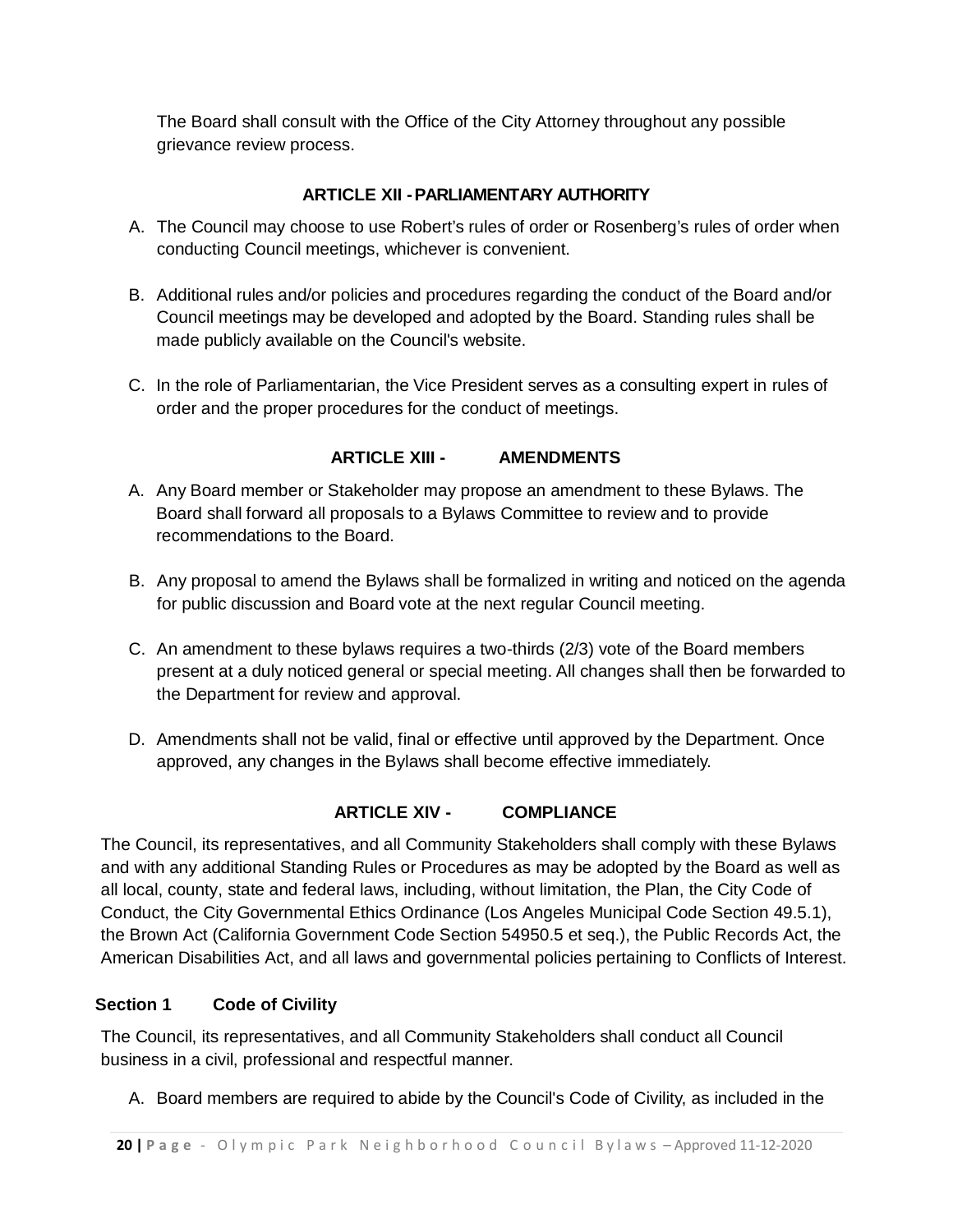standing rules.

- B. Any individual who is disruptive at an official Council function may be removed pursuant to the Brown Act.
- C. Board members will abide by the Commission's Neighborhood Council Board member Code of Conduct Policy

## <span id="page-20-0"></span>**Section 2 Training**

All Board members shall take training in the fundamentals of Neighborhood Council, including, but not limited to, ethics, funding, workplace violence and sexual harassment training provided by the City within forty-five (45) days of being seated, or they will lose their Council voting rights. All board members must take ethics and funding training prior to making motions and voting on funding related matters.

#### <span id="page-20-1"></span>**Section 3 Self-Assessment**

Every year, the Council shall conduct a self-assessment pursuant to Article VI, Section 1 of the Plan.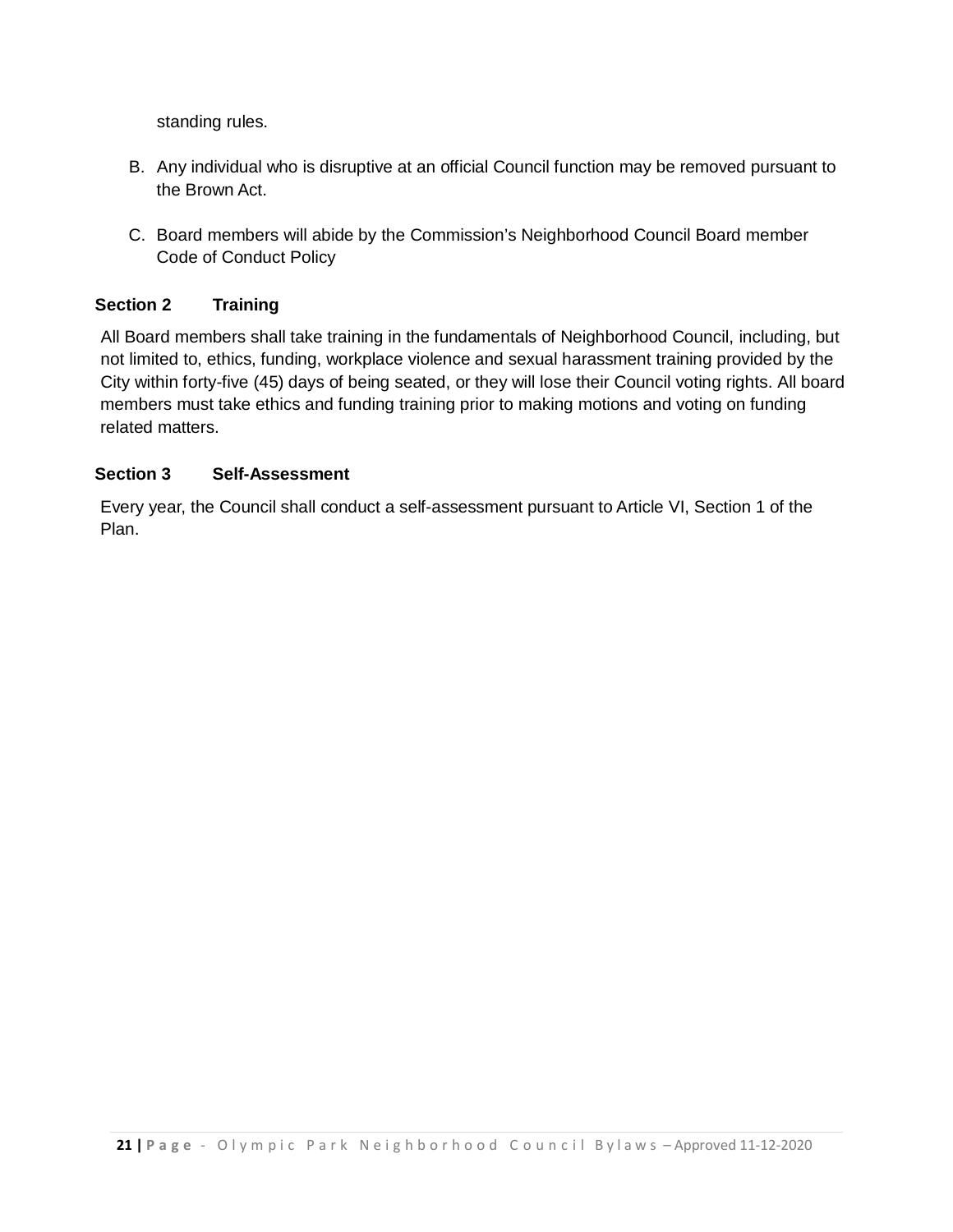<span id="page-21-0"></span>

# **ATTACHMENT A: Map of Olympic Park Neighborhood Council**